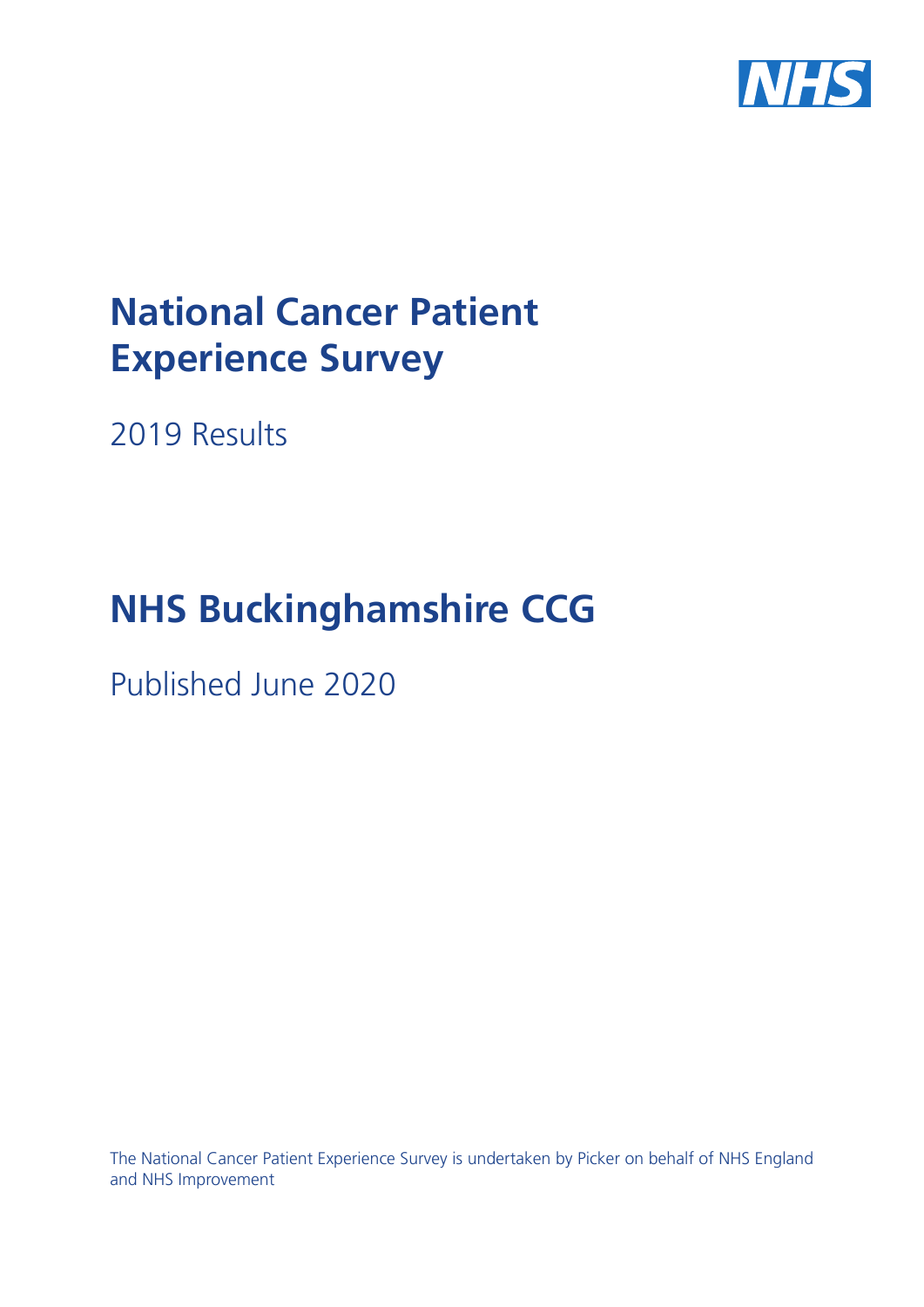# **Executive Summary** Case Mix Adjusted scores

### **Cancer Dashboard Questions**

The following seven questions are included in phase 1 of the Cancer Dashboard developed by Public Health England and NHS England:

Q61. Patient's average rating of care scored from very poor to very good

| $\Omega$ | $\overline{2}$                                                | 3 | 4 | 5 | 6 | 7 | 8   | 9 | 10                                                                                            |  |
|----------|---------------------------------------------------------------|---|---|---|---|---|-----|---|-----------------------------------------------------------------------------------------------|--|
|          |                                                               |   |   |   |   |   | 8.8 |   |                                                                                               |  |
| 80%      |                                                               |   |   |   |   |   |     |   | Q18. Patient definitely involved as much as they wanted in decisions about care and treatment |  |
|          |                                                               |   |   |   |   |   |     |   | Q19. Patient given the name of a CNS who would support them through their treatment           |  |
| 81%      | Q20. Patient found it very or quite easy to contact their CNS |   |   |   |   |   |     |   |                                                                                               |  |
|          |                                                               |   |   |   |   |   |     |   | Q39. Patient always felt they were treated with respect and dignity while in hospital         |  |
|          | leaving hospital                                              |   |   |   |   |   |     |   | Q41. Hospital staff told patient who to contact if worried about condition or treatment after |  |
| 56%      | treatment                                                     |   |   |   |   |   |     |   | Q55. General practice staff definitely did everything they could to support patient during    |  |

## **Questions Outside Expected Range**

|                                                                                                           |            | Case Mix Adjusted Scores   |                            |                   |
|-----------------------------------------------------------------------------------------------------------|------------|----------------------------|----------------------------|-------------------|
|                                                                                                           | 2019 Score | Lower<br>Expected<br>Range | Upper<br>Expected<br>Range | National<br>Score |
| Q40. Patient given clear written information about what should or should not do after<br>leaving hospital | 91%        | 82%                        | 90%                        | 86%               |

|                                                                                                                    |            | Case Mix Adjusted Scores   |                            |                   |
|--------------------------------------------------------------------------------------------------------------------|------------|----------------------------|----------------------------|-------------------|
|                                                                                                                    | 2019 Score | Lower<br>Expected<br>Range | Upper<br>Expected<br>Range | National<br>Score |
| Q20. Patient found it very or quite easy to contact their CNS                                                      | 81%        | 81%                        | 88%                        | 85%               |
| $\sqrt{Q}$ 21. Patient got understandable answers to important questions all or most of the time                   | 84%        | 85%                        | 90%                        | 87%               |
| Q44. Cancer doctor had the right documents at patient's last outpatient appointment                                | 93%        | 94%                        | 97%                        | 96%               |
| O50. Patient given enough information about whether chemotherapy was working in a<br>completely understandable way | 61%        | 62%                        | 73%                        | 68%               |
| O53. Patient definitely given enough support from health or social services after treatment                        | 36%        | 38%                        | 52%                        | 45%               |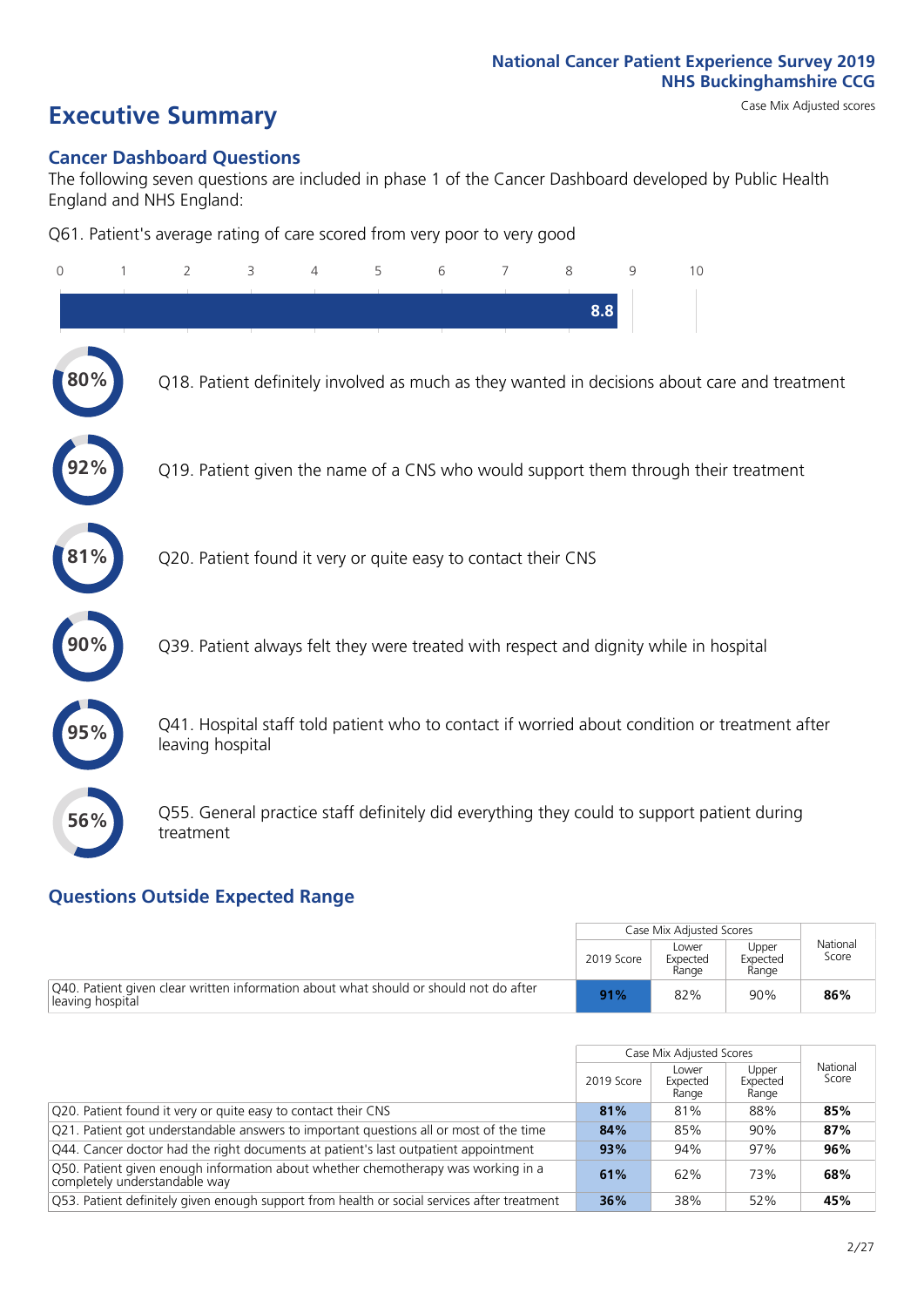# **Introduction**

The National Cancer Patient Experience Survey 2019 is the ninth iteration of the survey first undertaken in 2010. It has been designed to monitor national progress on cancer care; to provide information to drive local quality improvements; to assist commissioners and providers of cancer care; and to inform the work of the various charities and stakeholder groups supporting cancer patients.

The survey was overseen by a national Cancer Patient Experience Advisory Group. This Advisory Group set the principles and objectives of the survey programme and guided questionnaire development. The survey was commissioned and managed by NHS England. The survey provider, Picker, is responsible for designing, running and analysing the survey.

The 2019 survey involved 143 NHS Trusts. Out of 111,366 people, 67,858 people responded to the survey, yielding a response rate of 61%.

# **Methodology**

### **Eligibility, eldwork and survey methods**

The sample for the survey included all adult (aged 16 and over) NHS patients, with a confirmed primary diagnosis of cancer, discharged from an NHS Trust after an inpatient episode or day case attendance for cancer related treatment in the months of April, May and June 2019. The fieldwork for the survey was undertaken between December 2019 and March 2020.

As in the previous four years, the survey used a mixed mode methodology. Questionnaires were sent by post, with two reminders where necessary, but also included an option to complete the questionnaire online. A Freephone helpline and email was available for respondents to opt out, ask questions about the survey, enable them to complete their questionnaire over the phone and provide access to a translation and interpreting facility for those whose first language was not English.

### **Case-mix adjustment**

Both unadjusted and adjusted scores are presented in this report. Case-mix adjusted scores allows us to account for the impact that differing patient populations might have on results. By using the case-mix adjusted estimates we can obtain a greater understanding of how a CCG is performing given their patient population. The factors taken into account in this case-mix adjustment are gender, age, ethnic group, deprivation, and tumour group.

### **Scoring methodology**

Fifty-two questions from the questionnaire are scored as these questions relate directly to patient experience. For all but one question (Q61), scores are presented as the percentage of positive responses out of all scored responses. For Q61, respondents rate their overall care on a scale of 0 to 10, of which the average was calculated for this question's presented score. The percentages in this report have been rounded to the nearest percentage point. Therefore, in some cases the figures do not appear to add up to 100%.

### **Statistical significance**

In the reporting of 2019 results, appropriate statistical tests have been undertaken to identify unadjusted scores for which the change over time is 'statistically significant'. Thirty-seven scored questions in 2019 have been compared with those of 2018 and a statistically significant change between the two years has been reported where identified.

For the scored questions that are comparable beyond 2018, statistically significant change over the five years has also been reported where identified. A statistically significant difference means that the change in the result is very unlikely to have occurred by sampling variation.

### **Suppression**

### **Question-level suppression**

For scores where the base size per question is  $<$ 21, the score will be suppressed and replaced with an asterisk (\*). The base size will include neutral response options.

### **Double suppression**

If any group within a particular sub-group breakdown (such as the tumour group breakdown) has <21 responses, then the figure for this particular group is suppressed and replaced with an asterisk (\*). If there is only one group within the sub-group breakdown that has <21 respondents, and is therefore suppressed, the group with the next lowest number of respondents is also supressed and replaced with an asterisk (\*) (regardless if it is greater than or less than 21).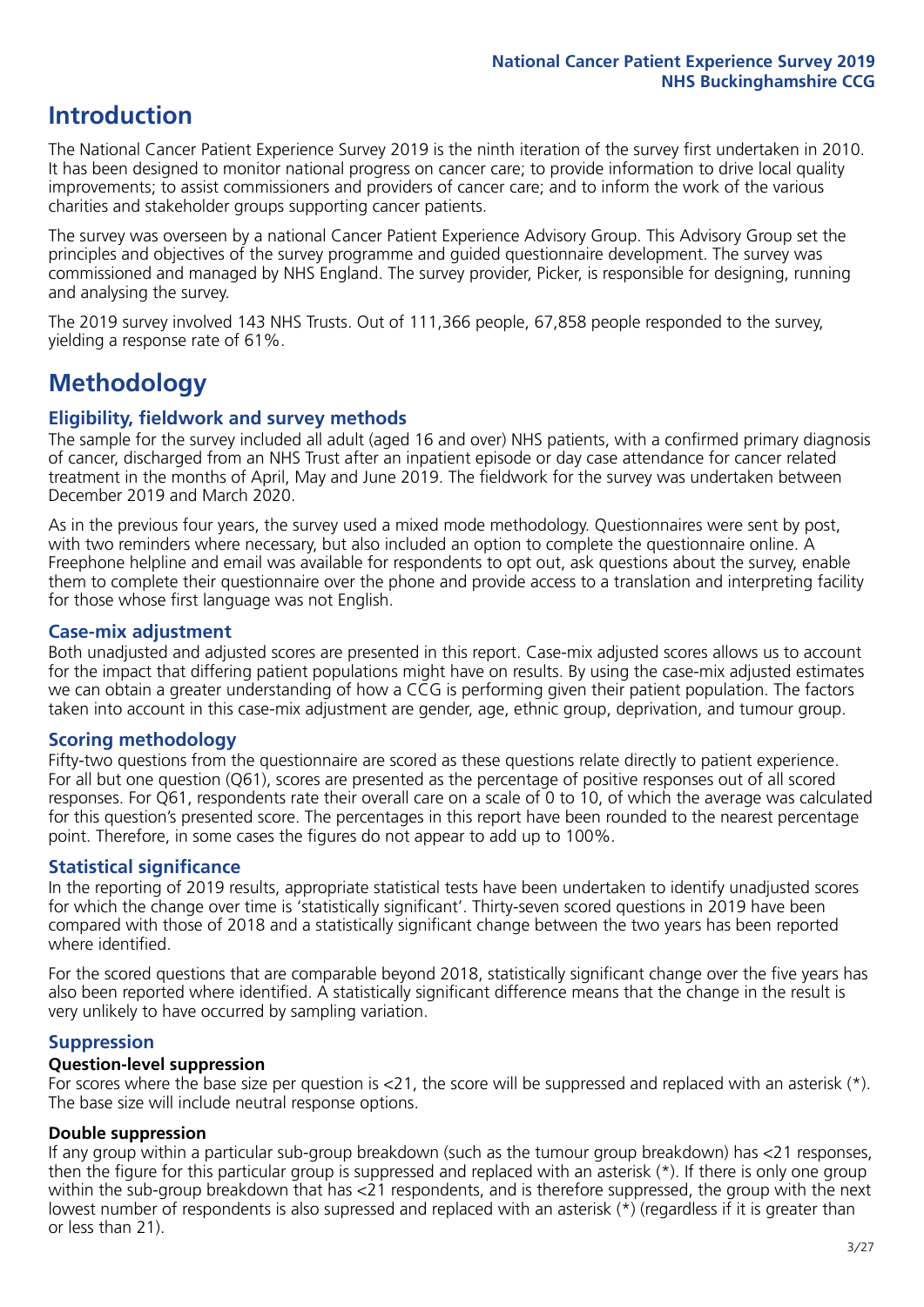# **Understanding the results**

This report shows how this CCG scored for each question in the survey, compared with national results and previous year's results. It is aimed at helping individual CCGs to understand their performance and identify areas for local improvement. Below is a description of the type of results presented within this report and how to understand them.

### **Expected range charts**

The expected range charts in this report show a bar with the lowest and highest score received for each question nationally. Within this bar, an expected range is given (in grey) and a black diamond represents the actual score for this CCG.

CCGs whose score is above the upper limit of the expected range (in the dark blue) are positive outliers, with a score statistically significantly higher than the national mean. This indicates that the CCG performs better than what CCGs of the same size and demographics are expected to perform. The opposite is true if the score is below the lower limit of the expected range (in the light blue); these are negative outliers. For scores within the expected range (in the grey), the score is what we would expect given the CCG's size and demographics.

### **Comparability tables**

The comparability tables show the 2018 and 2019 unadjusted scores for this CCG for each scored question. If there is a significant change from 2018 and 2019 or overall from 2015 to 2019, an arrow will be presented for the direction of change. The adjusted 2019 score will also be presented for each scored question along with the lower and upper expected range and national score. Scores above the upper limit of the expected range will be highlighted dark blue, scores below the lower limit of the expected range will be highlighted light blue, and scores within the lower and upper limit of the expected ranges will be highlighted grey.

### **Tumour type tables**

The tumour type tables show the unadjusted scores for each scored question for each of the 13 tumour groups. The national score for that tumour group is also shown. Unadjusted scores for the same tumour type across different CCGs may not be comparable, as they do not account for the impact that differing patient populations might have on results. Central nervous system is abbreviated as 'CNS' and lower gastrointestinal tract is abbreviated as 'LGT' throughout this report.

### **Year on year charts**

The year on year charts show five columns representing the unadjusted scores of the last five years (2015, 2016, 2017, 2018 and 2019) for each scored question.

### **Notes on specific questions**

Following the development phase of the 2019 survey, several changes were made to the questionnaire. Six scored questions were amended (Q5, Q18, Q30, Q35, Q56 and Q60) and one non-scored question (Q29) was amended that impacted the comparability of questions Q30 to Q41. Of all questions changed or impacted by change, only Q60 is presented with historical comparisons; though the results should be interpreted with caution.

### **Unadjusted data and case-mix adjusted data**

Unadjusted data should be used to see the actual responses from patients relating to the CCG. Case-mix adjusted data, together with expected ranges, should be used to understand whether the results are significantly higher or lower than national results taking account of the patient mix.

# **Further information**

This research was carried out in accordance with the international standard for organisations conducting social research (accreditation to ISO20252:2012; certificate number GB08/74322). The 2019 survey data has been produced and published in line with the Code of Practice for Official Statistics.

For more information on the methodology, please see the Technical Document. It can be viewed along with the 2019 questionnaire and survey quidance on the website at [www.ncpes.co.uk](https://www.ncpes.co.uk/supporting-documents). For all other outputs at National, Trust, CCG and Cancer Alliance level, please see the PDF reports, Excel tables and dashboards at [www.ncpes.co.uk.](https://www.ncpes.co.uk/current-results)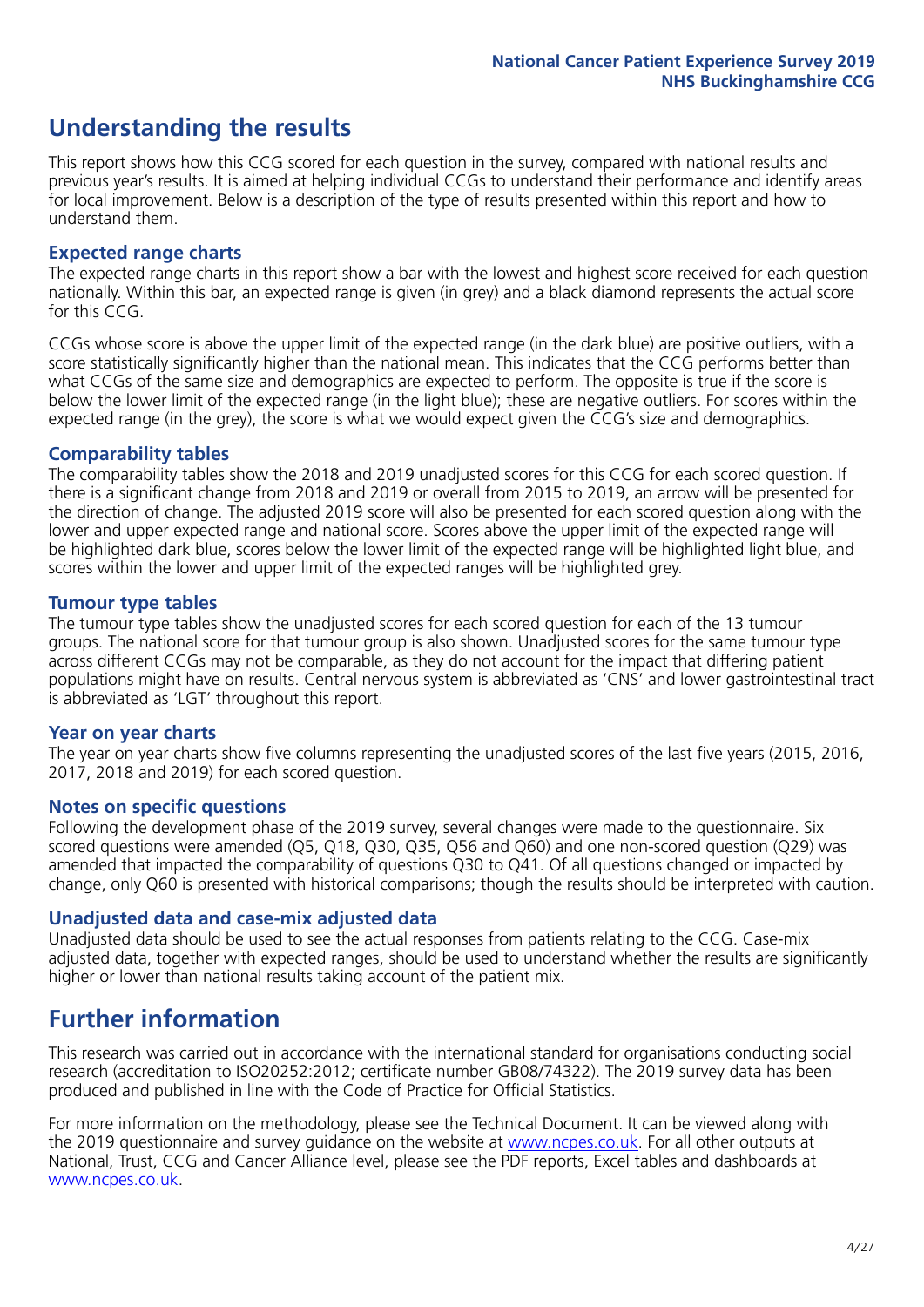# **Response Rate**

### **Overall Response Rate**

695 patients responded out of a total of 1,135 patients, resulting in a response rate of 61%.

|          | Sample Size | Adjusted<br>Sample | Completed | Response Rate |
|----------|-------------|--------------------|-----------|---------------|
| CCG      | 1.213       | 1.135              | 695       | 61%           |
| National | 119,855     | 111.366            | 67.858    | 61%           |

### **Respondents by Survey Type**

|                            | Number of<br>Respondents |
|----------------------------|--------------------------|
| Online                     | 79                       |
| Paper                      | 616                      |
| Phone                      | $\left( \right)$         |
| <b>Translation Service</b> |                          |

### **Respondents by Tumour Group**

|                      | Number of<br>Respondents |
|----------------------|--------------------------|
| <b>Brain / CNS</b>   | 5                        |
| <b>Breast</b>        | 137                      |
| Colorectal / LGT     | 68                       |
| Gynaecological       | 26                       |
| Haematological       | 90                       |
| <b>Head and Neck</b> | 16                       |
| Lung                 | 46                       |
| Prostate             | 99                       |
| Sarcoma              | 7                        |
| Skin                 | 11                       |
| <b>Upper Gastro</b>  | 23                       |
| Urological           | 93                       |
| Other                | 74                       |

### **Respondents by Age and Gender**

Respondents year of birth has been used to determine age. This information has been amalgamated into 8 age bands. The age and gender distribution for the CCG was as follows:

|        | Age 16-24 | Age 25-34 | Age 35-44 | Age 45-54 | Age 55-64 | Age 65-74 | Age 75-84 | Age 85+ | Total |
|--------|-----------|-----------|-----------|-----------|-----------|-----------|-----------|---------|-------|
| Male   |           |           |           | 15        |           | 136       | 114       | 28      | 376   |
| Female |           |           | 14        | 49        | 63        | 100       | 70        | 18      | 319   |
| Total  |           |           | 17        | 64        | 140       | 236       | 184       | 46      | 695   |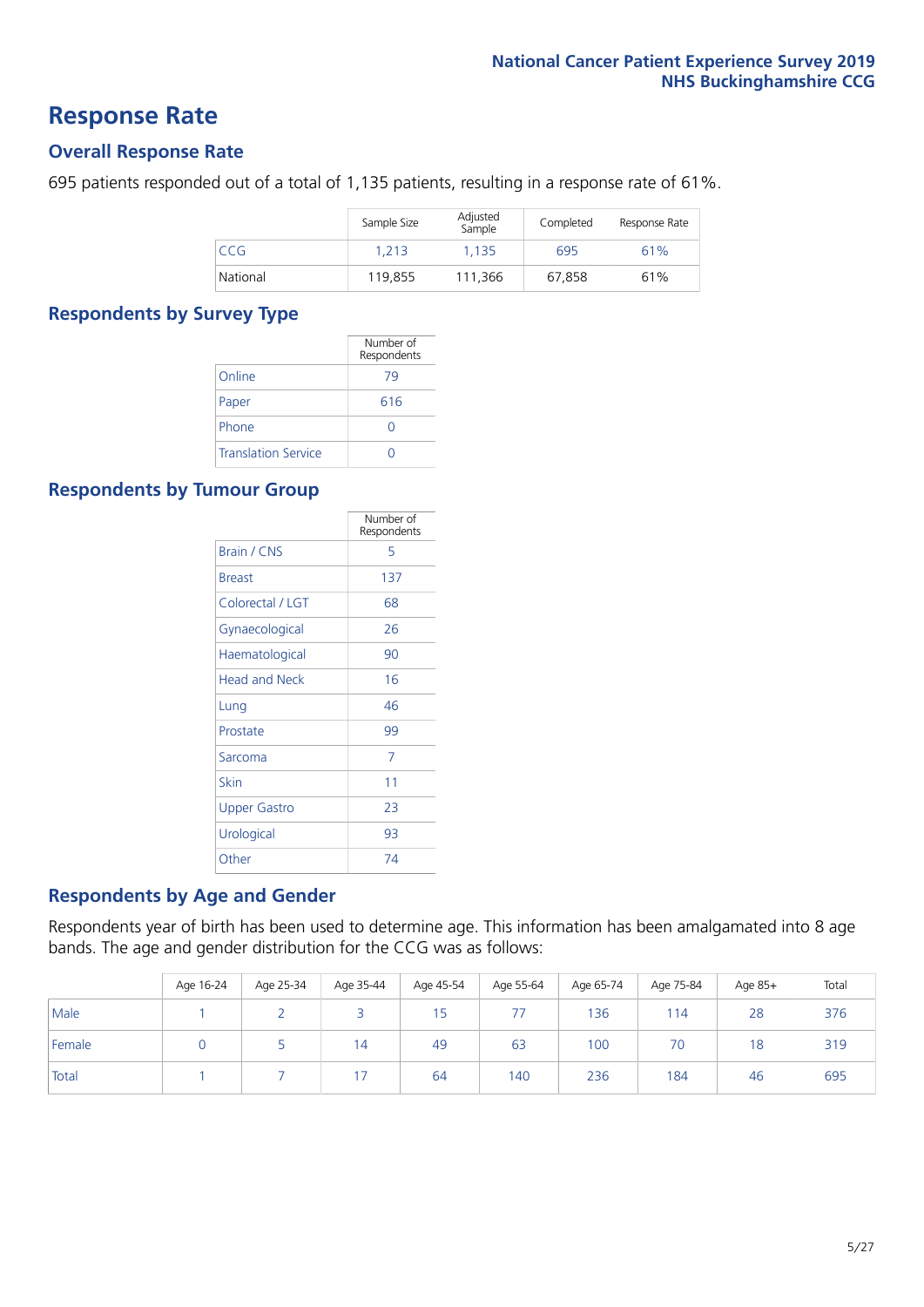# **Expected Range Charts**

| Lower Expected Range<br>Average                                                                                                                                                                                                                                                                                                                                                                                                                                                                                             |       |     |     | Upper Expected Range |     |     |            | Case Mix Adjusted Score  |                   |     |                 |
|-----------------------------------------------------------------------------------------------------------------------------------------------------------------------------------------------------------------------------------------------------------------------------------------------------------------------------------------------------------------------------------------------------------------------------------------------------------------------------------------------------------------------------|-------|-----|-----|----------------------|-----|-----|------------|--------------------------|-------------------|-----|-----------------|
| <b>SEEING YOUR GP</b><br>Q1. Saw GP once or twice before being told they needed to go to<br>hospital<br>Q2. Patient thought they were seen as soon as necessary                                                                                                                                                                                                                                                                                                                                                             | 0%    | 10% | 20% | 30% 40%              |     | 50% | 60%        | 70%                      | 80%<br>81%<br>82% |     | 90% 100%        |
| <b>DIAGNOSTIC TESTS</b><br>Q5. Received all the information needed about the test<br>Q6. The length of time waiting for the test to be done was about<br>right<br>Q7. Test results explained in completely understandable way                                                                                                                                                                                                                                                                                               | 0%    | 10% | 20% | 30%                  | 40% | 50% | 60%        | 70%                      | 80%<br>79%        | 88% | 90% 100%<br>95% |
| <b>FINDING OUT WHAT WAS WRONG WITH YOU</b><br>Q10. Patient told they could bring a family member or friend when<br>first told they had cancer<br>Q11. Patient felt they were told sensitively that they had cancer<br>Q12. Patient completely understood the explanation of what was<br>wrong<br>Q13. Patient given easy to understand written information about<br>the type of cancer they had                                                                                                                             | $0\%$ | 10% | 20% | 30%                  | 40% | 50% | 60%        | 70%<br>73%<br>72%<br>74% | 80%               | 85% | 90% 100%        |
| <b>DECIDING THE BEST TREATMENT FOR YOU</b><br>Q14. Patient felt that treatment options were completely explained<br>Q15. Patient felt possible side effects were definitely explained in<br>an understandable way<br>Q16. Patient definitely given practical advice and support in dealing<br>with side effects of treatment<br>Q17. Patient definitely told about side effects that could affect<br>them in the future<br>Q18. Patient definitely involved as much as they wanted in<br>decisions about care and treatment | 0%    | 10% | 20% | 30%                  | 40% | 50% | 60%<br>56% | 70%<br>71%<br>67%        | 80%<br>81%<br>80% |     | 90% 100%        |
| <b>CLINICAL NURSE SPECIALIST (CNS)</b><br>Q19. Patient given the name of a CNS who would support them<br>through their treatment<br>Q20. Patient found it very or quite easy to contact their CNS<br>Q21. Patient got understandable answers to important questions<br>all or most of the time                                                                                                                                                                                                                              | 0%    | 10% | 20% | 30%                  | 40% | 50% | 60%        | 70%                      | 80%<br>81%<br>84% | 92% | 90% 100%        |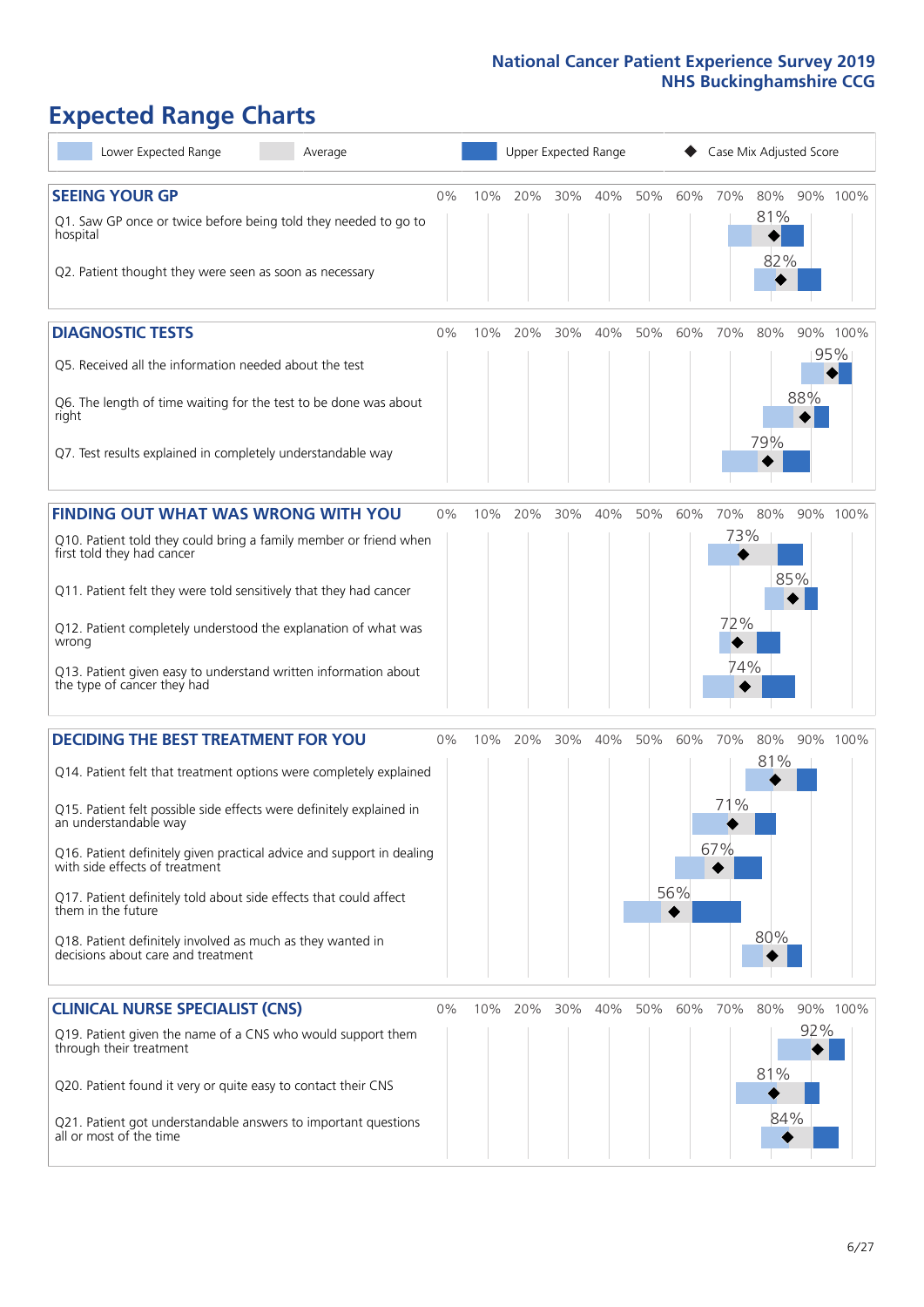# **Expected Range Charts**

| Lower Expected Range<br>Average                                                                                                                                                                                                                                                                                                                         |    |     |     |     | Upper Expected Range |     |     | Case Mix Adjusted Score |     |            |          |
|---------------------------------------------------------------------------------------------------------------------------------------------------------------------------------------------------------------------------------------------------------------------------------------------------------------------------------------------------------|----|-----|-----|-----|----------------------|-----|-----|-------------------------|-----|------------|----------|
| <b>SUPPORT FOR PEOPLE WITH CANCER</b><br>Q22. Hospital staff gave information about support or self-help<br>groups for people with cancer<br>Q23. Hospital staff discussed or gave information about the impact<br>cancer could have on day to day activities<br>Q24. Hospital staff gave information on getting financial help or<br>possible benefits | 0% | 10% | 20% | 30% | 40%                  | 50% | 60% | 70%<br>65%              | 80% | 89%<br>85% | 90% 100% |
| Q25. Hospital staff told patient they could get free prescriptions                                                                                                                                                                                                                                                                                      |    |     |     |     |                      |     |     |                         | 82% |            |          |
| <b>OPERATIONS</b>                                                                                                                                                                                                                                                                                                                                       | 0% | 10% | 20% | 30% | 40%                  | 50% | 60% | 70%                     | 80% |            | 90% 100% |
| Q27. Beforehand, patient had all the information needed about the<br>operation<br>Q28. Afterwards, staff completely explained how operation had<br>gone in understandable way                                                                                                                                                                           |    |     |     |     |                      |     |     |                         | 81% |            | 95%      |
|                                                                                                                                                                                                                                                                                                                                                         |    |     |     |     |                      |     |     |                         |     |            |          |
| <b>HOSPITAL CARE AS AN INPATIENT</b>                                                                                                                                                                                                                                                                                                                    | 0% | 10% | 20% | 30% | 40%                  | 50% | 60% | 70%                     | 80% |            | 90% 100% |
| Q30. Hospital staff didn't talk in front of patient as if patient wasn't<br>there                                                                                                                                                                                                                                                                       |    |     |     |     |                      |     |     |                         | 83% | 86%        |          |
| Q31. Patient had confidence and trust in all doctors treating them                                                                                                                                                                                                                                                                                      |    |     |     |     |                      |     |     |                         |     |            |          |
| Q32. Patient's family or someone close definitely felt able to talk to<br>a doctor                                                                                                                                                                                                                                                                      |    |     |     |     |                      |     |     |                         | 77% |            |          |
| Q33. Patient had confidence and trust in all the ward nurses<br>treating them                                                                                                                                                                                                                                                                           |    |     |     |     |                      |     |     |                         | 79% |            |          |
| Q34. Patient thought there were always or nearly always enough<br>nurses on duty to care for them                                                                                                                                                                                                                                                       |    |     |     |     |                      |     |     | 69%                     |     |            |          |
| Q35. All hospital staff asked patient what name they prefer to be<br>called by                                                                                                                                                                                                                                                                          |    |     |     |     |                      |     |     | 72%                     |     |            |          |
| Q36. Patient always given enough privacy when discussing<br>condition or treatment                                                                                                                                                                                                                                                                      |    |     |     |     |                      |     |     |                         |     | 88%        |          |
| Q37. Patient definitely found hospital staff to discuss worries or<br>fears during their inpatient visit                                                                                                                                                                                                                                                |    |     |     |     |                      | 55% |     |                         |     |            |          |
| Q38. Hospital staff definitely did everything they could to help<br>control pain                                                                                                                                                                                                                                                                        |    |     |     |     |                      |     |     |                         |     | 86%        |          |
| Q39. Patient always felt they were treated with respect and dignity<br>while in hospital                                                                                                                                                                                                                                                                |    |     |     |     |                      |     |     |                         |     | 90%        |          |
| Q40. Patient given clear written information about what should or<br>should not do after leaving hospital                                                                                                                                                                                                                                               |    |     |     |     |                      |     |     |                         |     | 91%        |          |
| Q41. Hospital staff told patient who to contact if worried about<br>condition or treatment after leaving hospital                                                                                                                                                                                                                                       |    |     |     |     |                      |     |     |                         |     |            | 95%      |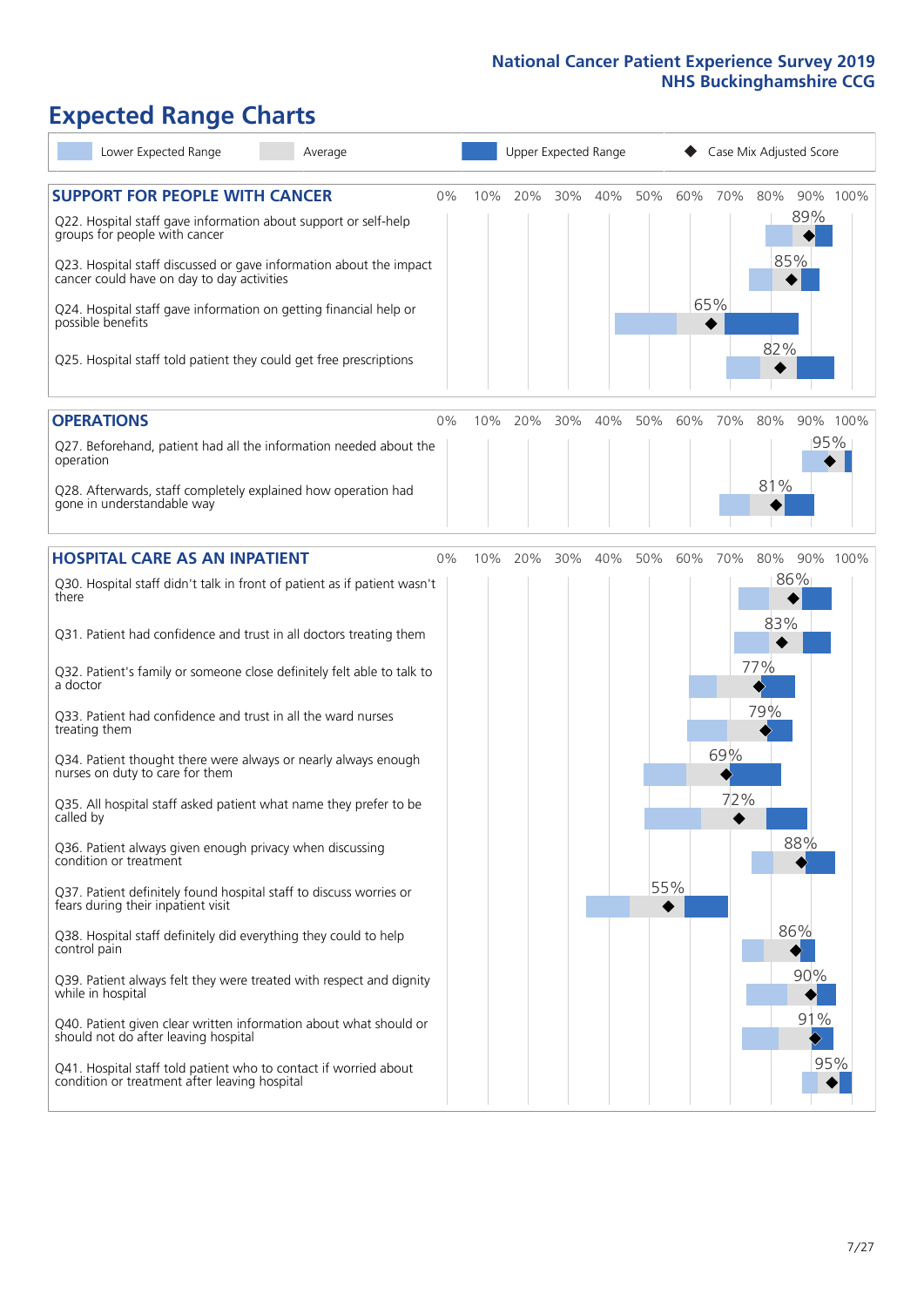# **Expected Range Charts**

| Lower Expected Range<br>Average                                                                                                           |                |     |     | Upper Expected Range |     |     |     | Case Mix Adjusted Score |     |     |          |
|-------------------------------------------------------------------------------------------------------------------------------------------|----------------|-----|-----|----------------------|-----|-----|-----|-------------------------|-----|-----|----------|
| <b>HOSPITAL CARE AS A DAY PATIENT / OUTPATIENT 0%</b><br>Q43. Patient definitely found hospital staff to discuss worries or               |                | 10% | 20% | 30%                  | 40% | 50% | 60% | 70%<br>69%              | 80% |     | 90% 100% |
| fears during their outpatient or day case visit<br>Q44. Cancer doctor had the right documents at patient's last<br>outpatient appointment |                |     |     |                      |     |     |     |                         |     | 93% |          |
| Q46. Beforehand patient completely had all information needed<br>about radiotherapy treatment                                             |                |     |     |                      |     |     |     |                         |     | 89% |          |
| Q47. Patient completely given understandable information about<br>whether radiotherapy was working                                        |                |     |     |                      |     |     | 64% |                         |     |     |          |
| Q49. Beforehand patient completely had all information needed<br>about chemotherapy treatment                                             |                |     |     |                      |     |     |     |                         | 82% |     |          |
| Q50. Patient given enough information about whether<br>chemotherapy was working in a completely understandable way                        |                |     |     |                      |     |     | 61% |                         |     |     |          |
| <b>HOME CARE AND SUPPORT</b>                                                                                                              | 0%             | 10% | 20% | 30%                  | 40% | 50% | 60% | 70%                     | 80% |     | 90% 100% |
| Q51. Hospital staff definitely gave family or someone close all the<br>information needed to help care at home                            |                |     |     |                      |     |     | 60% |                         |     |     |          |
| Q52. Patient definitely given enough support from health or social<br>services during treatment                                           |                |     |     |                      |     | 52% |     |                         |     |     |          |
| Q53. Patient definitely given enough support from health or social<br>services after treatment                                            |                |     |     |                      | 36% |     |     |                         |     |     |          |
| <b>CARE FROM YOUR GENERAL PRACTICE</b>                                                                                                    | $0\%$          | 10% | 20% | 30%                  | 40% | 50% | 60% | 70%                     | 80% |     | 90% 100% |
| Q54. GP given enough information about patient's condition and<br>treatment                                                               |                |     |     |                      |     |     |     |                         |     |     | 95%      |
| Q55. General practice staff definitely did everything they could to<br>support patient during treatment                                   |                |     |     |                      |     |     | 56% |                         |     |     |          |
| <b>YOUR OVERALL NHS CARE</b>                                                                                                              | 0%             | 10% | 20% | 30%                  | 40% | 50% | 60% | 70%                     | 80% |     | 90% 100% |
| Q56. Different people treating and caring for patient always work<br>well together to give best possible care                             |                |     |     |                      |     |     |     | 71%                     |     |     |          |
| Q57. Patient given a care plan                                                                                                            |                |     |     |                      | 35% |     |     |                         |     |     |          |
| Q58. Overall the administration of care was good or very good                                                                             |                |     |     |                      |     |     |     |                         |     | 88% |          |
| Q59. Patient felt length of time for attending clinics and<br>appointments for cancer was about right                                     |                |     |     |                      |     |     |     | 70%                     |     |     |          |
| Q60. Someone discussed with patient whether they would like to<br>take part in cancer research                                            |                |     |     | 28%                  |     |     |     |                         |     |     |          |
|                                                                                                                                           | $\overline{0}$ |     | 2   | 3                    | 4   | 5   | 6   | 7                       | 8   | 9   | 10       |
| Q61. Patient's average rating of care scored from very poor to very<br>good                                                               |                |     |     |                      |     |     |     |                         |     | 8.8 |          |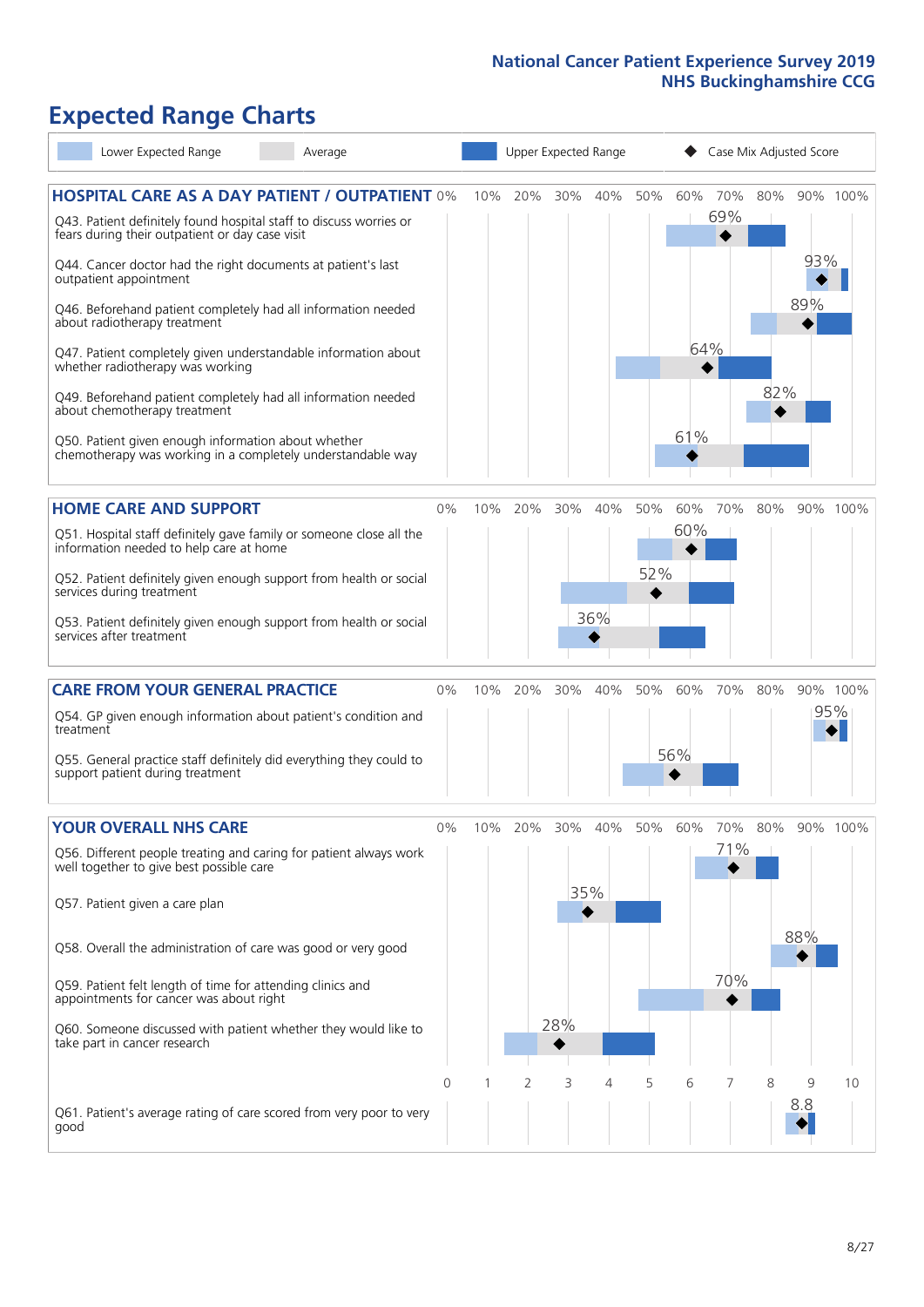# **Comparability Tables**

\* Indicates where a score has been suppressed because there are less than 21 responses.

\*\* No score available for 2018.

 $\triangle$  or  $\nabla$ 

Change 2018-2019: Indicates where 2019 score is significantly higher or lower than 2018 score Change Overall: Indicates significant change overall (2015, 2016, 2017, 2018 and 2019).

Adjusted Score below Lower Expected Range Adjusted Score between Upper and Lower Expected Ranges Adjusted Score above Upper Expected Range

|                                                                             |      |               | Unadjusted Scores |               |                                                  |         |               | Case Mix Adjusted Scores            |                |                   |
|-----------------------------------------------------------------------------|------|---------------|-------------------|---------------|--------------------------------------------------|---------|---------------|-------------------------------------|----------------|-------------------|
|                                                                             | 2018 | 2018<br>Score | 2019<br>n         | 2019<br>Score | $\sqrt{(\text{Change})}$ Change<br>2018-<br>2019 | Overall | 2019<br>Score | Lower<br>Expected Expected<br>Range | Upper<br>Range | National<br>Score |
| <b>SEEING YOUR GP</b>                                                       |      |               |                   |               |                                                  |         |               |                                     |                |                   |
| Q1. Saw GP once or twice before being told they needed to go<br>to hospital | 525  | 80%           | 496               | 82%           |                                                  |         | 81%           | 75%                                 | 82%            | 79%               |
| Q2. Patient thought they were seen as soon as necessary                     | 716  | 80%           | 677               | 83%           |                                                  |         | 82%           | 81%                                 | 87%            | 84%               |
| <b>DIAGNOSTIC TESTS</b>                                                     |      |               |                   |               |                                                  |         |               |                                     |                |                   |

| <b>PIASIVOJIJE I LJIJ</b>                                                 |      |     |     |     |  |     |     |     |     |
|---------------------------------------------------------------------------|------|-----|-----|-----|--|-----|-----|-----|-----|
| Q5. Received all the information needed about the test                    | $**$ | **  | 587 | 95% |  | 95% | 93% | 97% | 95% |
| Q6. The length of time waiting for the test to be done was<br>about right | 639  | 86% | 600 | 88% |  | 88% | 85% | 91% | 88% |
| Q7. Test results explained in completely understandable way               | 636  | 77% | 603 | 79% |  | 79% | 77% | 83% | 80% |

| <b>FINDING OUT WHAT WAS WRONG WITH YOU</b>                                                      |     |     |     |     |     |     |     |     |
|-------------------------------------------------------------------------------------------------|-----|-----|-----|-----|-----|-----|-----|-----|
| Q10. Patient told they could bring a family member or friend<br>when first told they had cancer | 647 | 74% | 625 | 72% | 73% | 72% | 82% | 77% |
| Q11. Patient felt they were told sensitively that they had cancer                               | 721 | 81% | 684 | 85% | 85% | 83% | 88% | 86% |
| Q12. Patient completely understood the explanation of what<br>was wrong                         | 731 | 73% | 690 | 73% | 72% | 70% | 77% | 73% |
| Q13. Patient given easy to understand written information<br>about the type of cancer they had  | 614 | 74% | 615 | 74% | 74% | 71% | 78% | 74% |

| <b>DECIDING THE BEST TREATMENT FOR YOU</b>                                                              |      |     |     |     |  |     |     |     |     |
|---------------------------------------------------------------------------------------------------------|------|-----|-----|-----|--|-----|-----|-----|-----|
| Q14. Patient felt that treatment options were completely<br>explained                                   | 622  | 82% | 614 | 80% |  | 81% | 81% | 86% | 83% |
| Q15. Patient felt possible side effects were definitely explained<br>in an understandable way           | 695  | 71% | 660 | 70% |  | 71% | 69% | 76% | 73% |
| Q16. Patient definitely given practical advice and support in<br>dealing with side effects of treatment | 693  | 62% | 656 | 66% |  | 67% | 64% | 71% | 67% |
| Q17. Patient definitely told about side effects that could affect<br>them in the future                 | 654  | 54% | 627 | 55% |  | 56% | 53% | 61% | 57% |
| Q18. Patient definitely involved as much as they wanted in<br>decisions about care and treatment        | $**$ | **  | 674 | 81% |  | 80% | 78% | 84% | 81% |

| <b>CLINICAL NURSE SPECIALIST (CNS)</b>                                                    |     |     |     |     |     |     |     |     |
|-------------------------------------------------------------------------------------------|-----|-----|-----|-----|-----|-----|-----|-----|
| Q19. Patient given the name of a CNS who would support them<br>through their treatment    | 701 | 90% | 663 | 91% | 92% | 90% | 94% | 92% |
| Q20. Patient found it very or quite easy to contact their CNS                             | 528 | 80% | 507 | 80% | 81% | 81% | 88% | 85% |
| Q21. Patient got understandable answers to important<br>questions all or most of the time | 501 | 85% | 484 | 85% | 84% | 85% | 90% | 87% |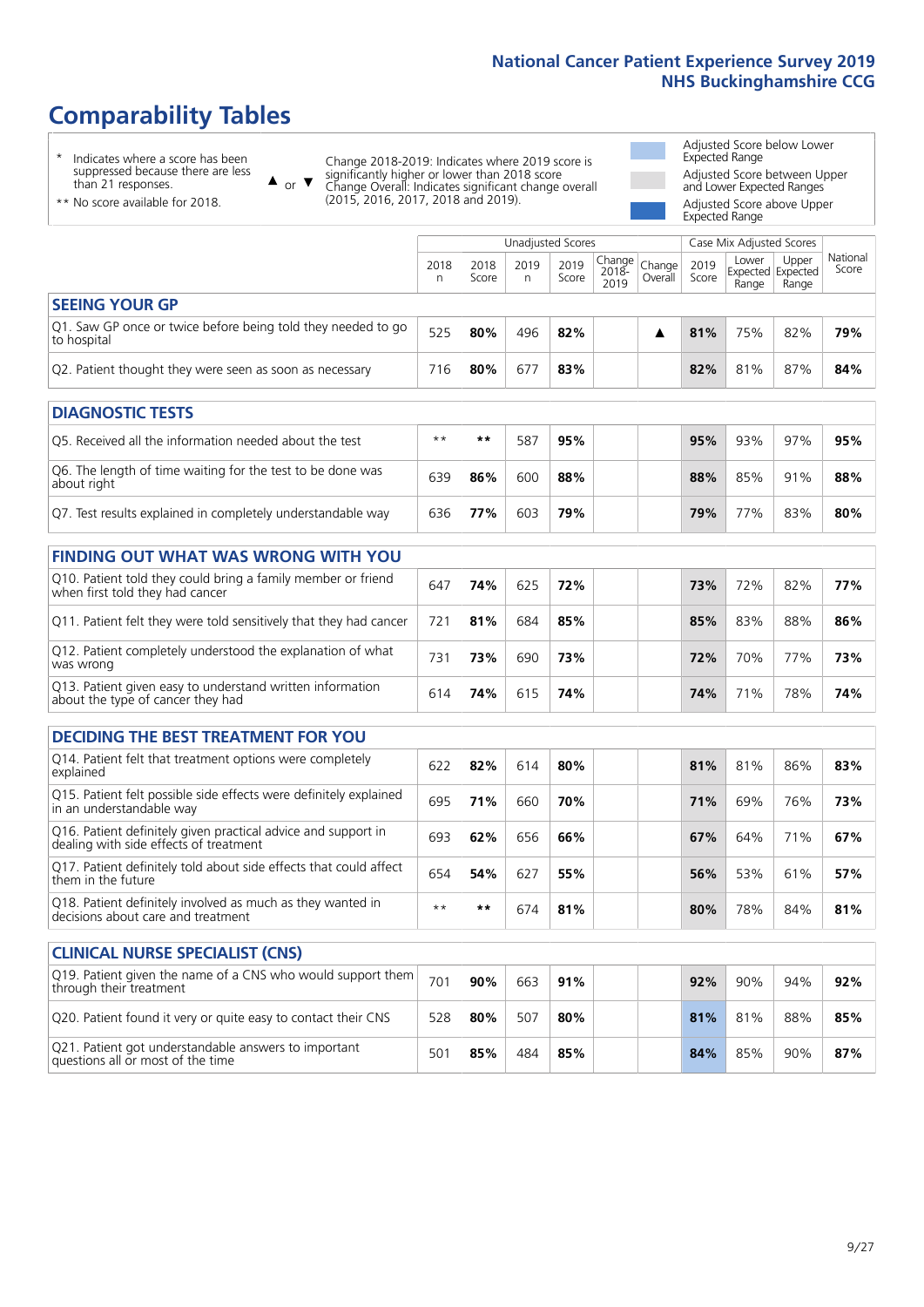# **Comparability Tables**

\* Indicates where a score has been suppressed because there are less than 21 responses.

\*\* No score available for 2018.

 $\triangle$  or  $\nabla$ 

Change 2018-2019: Indicates where 2019 score is significantly higher or lower than 2018 score Change Overall: Indicates significant change overall (2015, 2016, 2017, 2018 and 2019).

Adjusted Score below Lower Expected Range Adjusted Score between Upper and Lower Expected Ranges Adjusted Score above Upper Expected Range

|                                                                                                                   | Unadjusted Scores |               |            |               |                         |                   |               | Case Mix Adjusted Scores |                                     |                   |
|-------------------------------------------------------------------------------------------------------------------|-------------------|---------------|------------|---------------|-------------------------|-------------------|---------------|--------------------------|-------------------------------------|-------------------|
|                                                                                                                   | 2018<br>n         | 2018<br>Score | 2019<br>n. | 2019<br>Score | Change<br>2018-<br>2019 | Change<br>Overall | 2019<br>Score | Lower<br>Range           | Upper<br>Expected Expected<br>Range | National<br>Score |
| <b>SUPPORT FOR PEOPLE WITH CANCER</b>                                                                             |                   |               |            |               |                         |                   |               |                          |                                     |                   |
| Q22. Hospital staff gave information about support or self-help<br>groups for people with cancer                  | 561               | 86%           | 519        | 90%           |                         |                   | 89%           | 85%                      | 91%                                 | 88%               |
| Q23. Hospital staff discussed or gave information about the<br>impact cancer could have on day to day activities  | 474               | 80%           | 420        | 85%           |                         |                   | 85%           | 80%                      | 87%                                 | 84%               |
| Q24. Hospital staff gave information on getting financial help or<br>possible benefits                            | 330               | 61%           | 289        | 65%           |                         | ▲                 | 65%           | 57%                      | 68%                                 | 63%               |
| Q25. Hospital staff told patient they could get free prescriptions                                                | 322               | 78%           | 278        | 82%           |                         |                   | 82%           | 77%                      | 86%                                 | 82%               |
| <b>OPERATIONS</b>                                                                                                 |                   |               |            |               |                         |                   |               |                          |                                     |                   |
| Q27. Beforehand, patient had all the information needed about<br>the operation                                    | 399               | 95%           | 343        | 95%           |                         |                   | 95%           | 94%                      | 98%                                 | 96%               |
| Q28. Afterwards, staff completely explained how operation had<br>gone in understandable way                       | 403               | 76%           | 343        | 81%           |                         |                   | 81%           | 75%                      | 83%                                 | 79%               |
| <b>HOSPITAL CARE AS AN INPATIENT</b>                                                                              |                   |               |            |               |                         |                   |               |                          |                                     |                   |
| Q30. Hospital staff didn't talk in front of patient as if patient<br>wasn't there                                 | $**$              | **            | 301        | 87%           |                         |                   | 86%           | 79%                      | 88%                                 | 84%               |
| Q31. Patient had confidence and trust in all doctors treating<br>them                                             | $**$              | **            | 307        | 83%           |                         |                   | 83%           | 80%                      | 88%                                 | 84%               |
| Q32. Patient's family or someone close definitely felt able to talk<br>to a doctor                                | $* *$             | **            | 259        | 76%           |                         |                   | 77%           | 67%                      | 78%                                 | 72%               |
| O33. Patient had confidence and trust in all the ward nurses<br>treating them                                     | $**$              | **            | 306        | 79%           |                         |                   | 79%           | 69%                      | 79%                                 | 74%               |
| Q34. Patient thought there were always or nearly always<br>enough nurses on duty to care for them                 | $**$              | $***$         | 305        | 70%           |                         |                   | 69%           | 59%                      | 70%                                 | 64%               |
| Q35. All hospital staff asked patient what name they prefer to<br>be called by                                    | $* *$             | **            | 304        | 72%           |                         |                   | 72%           | 63%                      | 79%                                 | 71%               |
| Q36. Patient always given enough privacy when discussing<br>condition or treatment                                | $* *$             | **            | 308        | 88%           |                         |                   | 88%           | 81%                      | 89%                                 | 85%               |
| Q37. Patient definitely found hospital staff to discuss worries or<br>fears during their inpatient visit          | $* *$             | **            | 205        | 54%           |                         |                   | 55%           | 45%                      | 59%                                 | 52%               |
| Q38. Hospital staff definitely did everything they could to help<br>control pain                                  | $* *$             | **            | 262        | 86%           |                         |                   | 86%           | 78%                      | 87%                                 | 83%               |
| Q39. Patient always felt they were treated with respect and<br>dignity while in hospital                          | $\star\star$      | **            | 307        | 90%           |                         |                   | 90%           | 84%                      | 91%                                 | 88%               |
| Q40. Patient given clear written information about what should<br>or should not do after leaving hospital         | $**$              | **            | 276        | 91%           |                         |                   | 91%           | 82%                      | 90%                                 | 86%               |
| Q41. Hospital staff told patient who to contact if worried about<br>condition or treatment after leaving hospital | $* *$             | **            | 290        | 95%           |                         |                   | 95%           | 92%                      | 97%                                 | 94%               |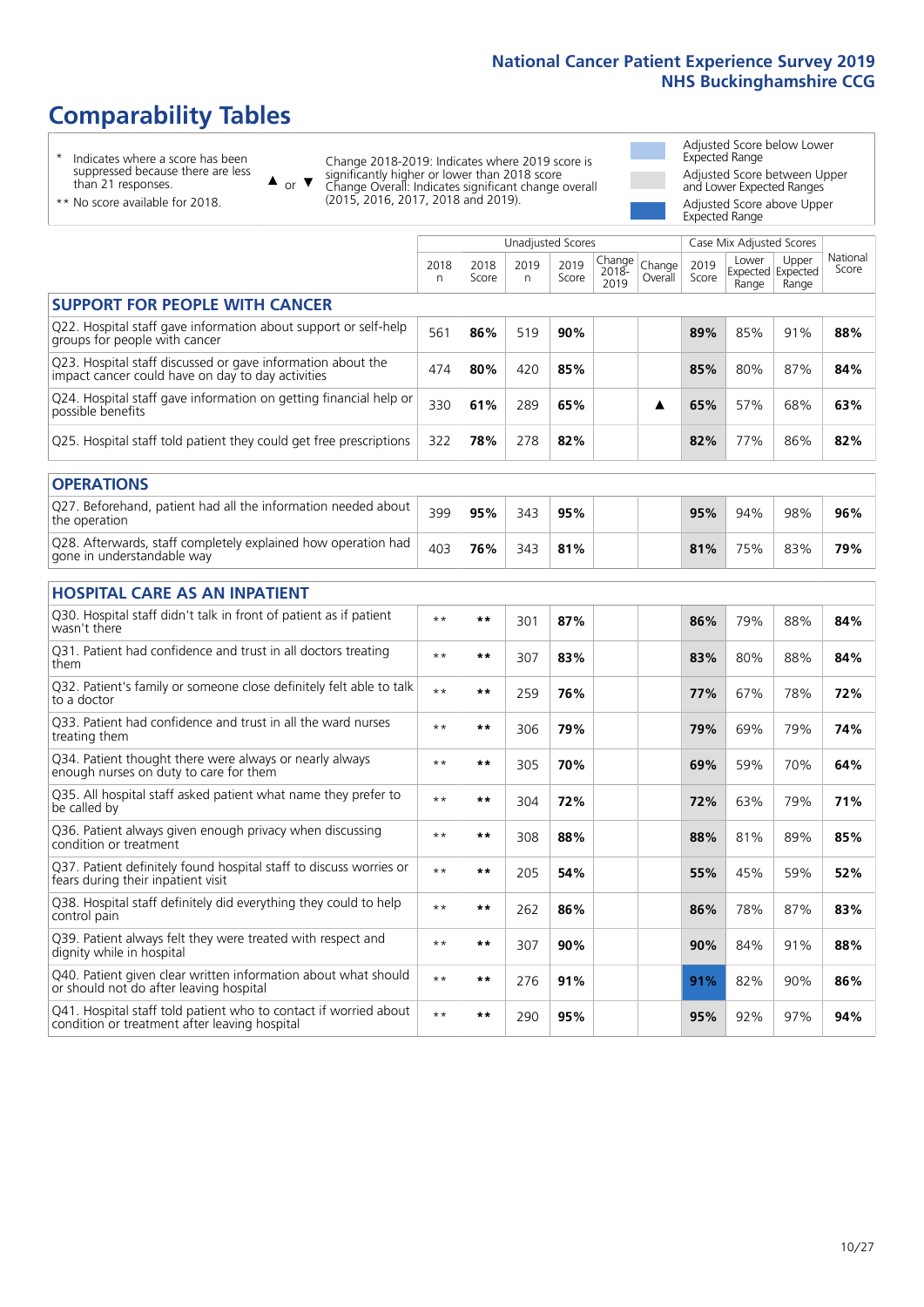# **Comparability Tables**

\* Indicates where a score has been suppressed because there are less than 21 responses.

 $\triangle$  or  $\nabla$ 

Change 2018-2019: Indicates where 2019 score is significantly higher or lower than 2018 score Change Overall: Indicates significant change overall (2015, 2016, 2017, 2018 and 2019).

Adjusted Score below Lower Expected Range Adjusted Score between Upper and Lower Expected Ranges Adjusted Score above Upper Expected Range

| $\frac{1}{2}$                   |  |
|---------------------------------|--|
| ** No score available for 2018. |  |

|                                                                                                                       | <b>Unadjusted Scores</b> |               |           |               |                         |                   |               | Case Mix Adjusted Scores            |                |                   |
|-----------------------------------------------------------------------------------------------------------------------|--------------------------|---------------|-----------|---------------|-------------------------|-------------------|---------------|-------------------------------------|----------------|-------------------|
|                                                                                                                       | 2018<br>n                | 2018<br>Score | 2019<br>n | 2019<br>Score | Change<br>2018-<br>2019 | Change<br>Overall | 2019<br>Score | Lower<br>Expected Expected<br>Range | Upper<br>Range | National<br>Score |
| <b>HOSPITAL CARE AS A DAY PATIENT / OUTPATIENT</b>                                                                    |                          |               |           |               |                         |                   |               |                                     |                |                   |
| Q43. Patient definitely found hospital staff to discuss worries or<br>fears during their outpatient or day case visit | 531                      | 66%           | 508       | 69%           |                         |                   | 69%           | 67%                                 | 74%            | 71%               |
| Q44. Cancer doctor had the right documents at patient's last<br>outpatient appointment                                | 644                      | 94%           | 612       | 93%           |                         |                   | 93%           | 94%                                 | 97%            | 96%               |
| Q46. Beforehand patient completely had all information needed<br>about radiotherapy treatment                         | 189                      | 89%           | 184       | 89%           |                         |                   | 89%           | 81%                                 | 91%            | 86%               |
| Q47. Patient completely given understandable information<br>about whether radiotherapy was working                    | 162                      | 53%           | 173       | 63%           |                         |                   | 64%           | 53%                                 | 67%            | 60%               |
| Q49. Beforehand patient completely had all information needed<br>about chemotherapy treatment                         | 378                      | 83%           | 277       | 82%           |                         |                   | 82%           | 80%                                 | 89%            | 84%               |
| Q50. Patient given enough information about whether<br>chemotherapy was working in a completely understandable way    | 345                      | 66%           | 262       | 60%           |                         | ▼                 | 61%           | 62%                                 | 73%            | 68%               |
| <b>HOME CARE AND SUPPORT</b>                                                                                          |                          |               |           |               |                         |                   |               |                                     |                |                   |
| Q51. Hospital staff definitely gave family or someone close all<br>the information needed to help care at home        | 574                      | 59%           | 543       | 60%           |                         |                   | 60%           | 56%                                 | 64%            | 60%               |
| Q52. Patient definitely given enough support from health or<br>social services during treatment                       | 317                      | 48%           | 272       | 52%           |                         |                   | 52%           | 44%                                 | 60%            | 52%               |
| Q53. Patient definitely given enough support from health or<br>social services after treatment                        | 182                      | 40%           | 176       | 37%           |                         |                   | 36%           | 38%                                 | 52%            | 45%               |
| <b>CARE FROM YOUR GENERAL PRACTICE</b>                                                                                |                          |               |           |               |                         |                   |               |                                     |                |                   |
| Q54. GP given enough information about patient's condition<br>and treatment                                           | 585                      | 96%           | 559       | 96%           |                         |                   | 95%           | 93%                                 | 97%            | 95%               |
| Q55. General practice staff definitely did everything they could<br>to support patient during treatment               | 473                      | 56%           | 426       | 57%           |                         | ▼                 | 56%           | 53%                                 | 63%            | 58%               |
| <b>YOUR OVERALL NHS CARE</b>                                                                                          |                          |               |           |               |                         |                   |               |                                     |                |                   |
| Q56. Different people treating and caring for patient always<br>work well together to give best possible care         | $\star\star$             | $**$          | 654       | 70%           |                         |                   | 71%           | 69%                                 | 76%            | 73%               |
| Q57. Patient given a care plan                                                                                        | 576                      | 30%           | 528       | 32%           |                         |                   | 35%           | 33%                                 | 42%            | 38%               |
| Q58. Overall the administration of care was good or very good                                                         | 721                      | 84%           | 679       | 87%           |                         |                   | 88%           | 86%                                 | 91%            | 89%               |
| Q59. Patient felt length of time for attending clinics and<br>appointments for cancer was about right                 | 708                      | 67%           | 675       | 70%           |                         |                   | 70%           | 63%                                 | 75%            | 69%               |
| Q60. Someone discussed with patient whether they would like<br>to take part in cancer research                        | 698                      | 24%           | 648       | 28%           |                         |                   | 28%           | 22%                                 | 38%            | 30%               |
| Q61. Patient's average rating of care scored from very poor to<br>very good                                           | 716                      | 8.6           | 669       | 8.8           |                         |                   | 8.8           | 8.7                                 | 8.9            | 8.8               |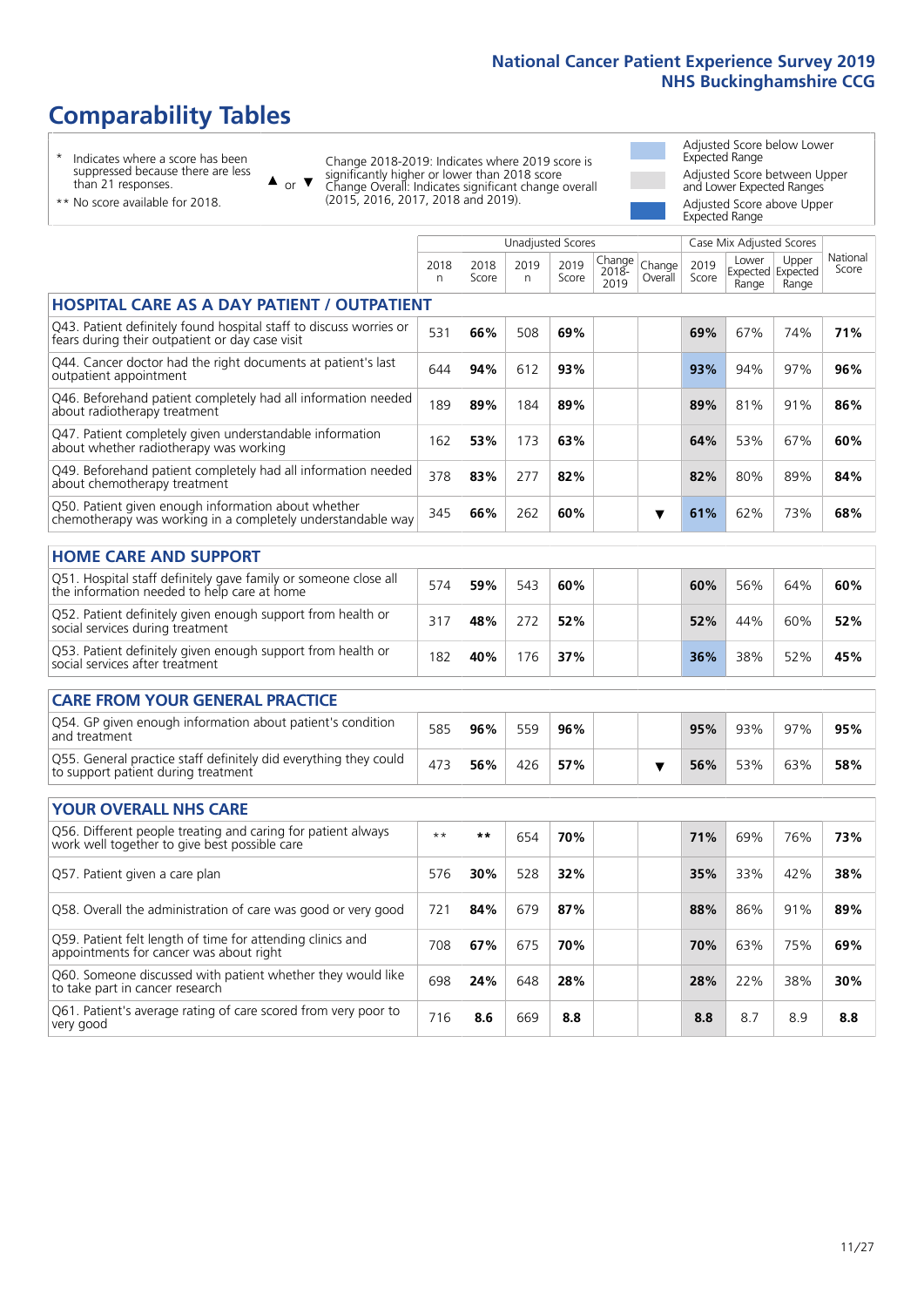- \* Indicates where a score has been suppressed because there are less than 21 responses.
- n.a. Indicates that there were no respondents for that tumour group.

| <b>SEEING YOUR GP</b>                                      |            |         |               |                 |                   |                |                  |      | Tumour Group |         |         |                 |                                                 |             |                |
|------------------------------------------------------------|------------|---------|---------------|-----------------|-------------------|----------------|------------------|------|--------------|---------|---------|-----------------|-------------------------------------------------|-------------|----------------|
|                                                            |            | Brain   | <b>Breast</b> | Colorectal      | ত<br>Gynaecologic | Haematological | Head and<br>Neck | Lung | Prostate     | Sarcoma | Skin    | Upper<br>Gastro | $\sigma$<br>Jrologica                           | Other       | All<br>Cancers |
| Q1. Saw GP once or twice before being told they            | <b>CCG</b> | $\star$ |               | 96% 87%         |                   | 83%            | $\star$          |      | 57% 73%      |         | $\star$ |                 |                                                 | 93% 76% 82% |                |
| needed to go to hospital                                   | National   | 59%     |               | 94% 75% 77%     |                   |                |                  |      |              |         |         |                 | 67% 79% 71% 82% 71% 90% 74% 83% 74% 79%         |             |                |
| Q2. Patient thought they were seen as soon as<br>necessary | <b>CCG</b> | $\star$ |               | 92% 72% 68% 88% |                   |                | $\star$          |      | 73% 83%      | $\star$ |         |                 | 59% 89% 78% 83%                                 |             |                |
|                                                            | National   | 79%     |               |                 |                   |                |                  |      |              |         |         |                 | 89% 83% 81% 82% 81% 84% 86% 69% 85% 79% 85% 79% |             | 84%            |

#### **DIAGNOSTIC TESTS** Tumour Group

|                                                                |                                                                  | Brain   | <b>Breast</b> | olorectal.<br>LGT | $\overline{\sigma}$<br>Gynaecologic | Haematological | Head and<br>Neck | Lung     | Prostate | Sarcoma                     | Skin | Upper<br>Gastro | rological                                               | Other       | All<br>Cancers |
|----------------------------------------------------------------|------------------------------------------------------------------|---------|---------------|-------------------|-------------------------------------|----------------|------------------|----------|----------|-----------------------------|------|-----------------|---------------------------------------------------------|-------------|----------------|
| Q5. Received all the information needed about                  | CCG                                                              | $\star$ |               | 96% 100% 86%      |                                     | 94%            | $\star$          | 100% 93% |          | $\star$                     |      | 95%             |                                                         | 98% 96% 95% |                |
| the test                                                       | National                                                         | 93%     |               | 95% 95%           |                                     |                |                  |          |          | 93% 95% 93% 95% 95% 93% 96% |      | 95%             |                                                         | 95% 95% 95% |                |
| Q6. The length of time waiting for the test to be              | <b>CCG</b>                                                       | $\star$ |               | $92\%$ 81%        |                                     | 67% 92%        | $\star$          |          | 93% 89%  | $\star$                     |      |                 | 82% 94% 84% 88%                                         |             |                |
| done was about right                                           | National                                                         |         |               |                   |                                     |                |                  |          |          |                             |      |                 | 84% 91% 88% 86% 89% 88% 87% 87% 81% 87% 84% 87% 86% 88% |             |                |
| Q7. Test results explained in completely<br>understandable way | <b>CCG</b>                                                       | $\star$ |               | 83% 90%           |                                     | 57% 73%        | $\star$          |          | 82% 73%  | $\star$                     |      |                 | 77% 81% 78% 79%                                         |             |                |
|                                                                | National 71% 83% 82% 77% 77% 79% 80% 80% 78% 84% 75% 80% 76% 80% |         |               |                   |                                     |                |                  |          |          |                             |      |                 |                                                         |             |                |

| <b>FINDING OUT WHAT WAS WRONG WITH YOU</b>        |            |         |               |                             |                     |                   |                  |             | <b>Tumour Group</b> |         |         |                 |            |             |                |
|---------------------------------------------------|------------|---------|---------------|-----------------------------|---------------------|-------------------|------------------|-------------|---------------------|---------|---------|-----------------|------------|-------------|----------------|
|                                                   |            | Brain   | <b>Breast</b> | olorectal.<br>LGT<br>$\cup$ | Gynaecological      | aematologica<br>Ĩ | Head and<br>Neck | Lung        | Prostate            | Sarcoma | Skin    | Upper<br>Gastro | Urological | Other       | All<br>Cancers |
| Q10. Patient told they could bring a family       | CCG        | $\star$ | 83%           | 68%                         | 65%                 | 59%               | $\star$          |             | 73% 80%             | $\ast$  | $\ast$  | 82%             | 68%        | 72%         | 72%            |
| member or friend when first told they had cancer  | National   | 85%     | 82%           | 82%                         | 71%                 | 71%               | 71%              | 77%         | 79%                 | 73%     | 69%     | 76%             | 73%        | 75%         | 77%            |
| Q11. Patient felt they were told sensitively that | <b>CCG</b> | $\star$ |               |                             | 91% 87% 65%         | 85%               | $\star$          | 82% 83%     |                     | $\ast$  | $\star$ | 74%             |            | 88% 81% 85% |                |
| they had cancer                                   | National   | 79%     |               |                             | 89% 87% 82% 84% 87% |                   |                  | 83% 86% 84% |                     |         | 89%     |                 |            | 81% 84% 83% | 86%            |
| Q12. Patient completely understood the            | <b>CCG</b> | $\star$ |               | 76% 82%                     | 65%                 | 62%               | $\star$          |             | 74% 83%             | $\ast$  | $\star$ | 74%             | 71%        | 60%         | 173%           |
| explanation of what was wrong                     | National   | 66%     | 77%           | 79%                         | 73%                 | 60%               |                  | 78% 76% 79% |                     | 67%     | 80%     | 70%             | 77%        |             | 70% 73%        |
| Q13. Patient given easy to understand written     | CCG        | $\star$ | 80%           | 75%                         | 64%                 | 72%               | $\star$          | 64% 83%     |                     | $\star$ | $\star$ | 67%             | 75%        | 61%         | 74%            |
| information about the type of cancer they had     | National   | 66%     | 78%           | 73%                         | 71%                 | 76%               |                  | 69% 67% 83% |                     |         | 67% 84% | 67%             | 74%        | 65%         | 74%            |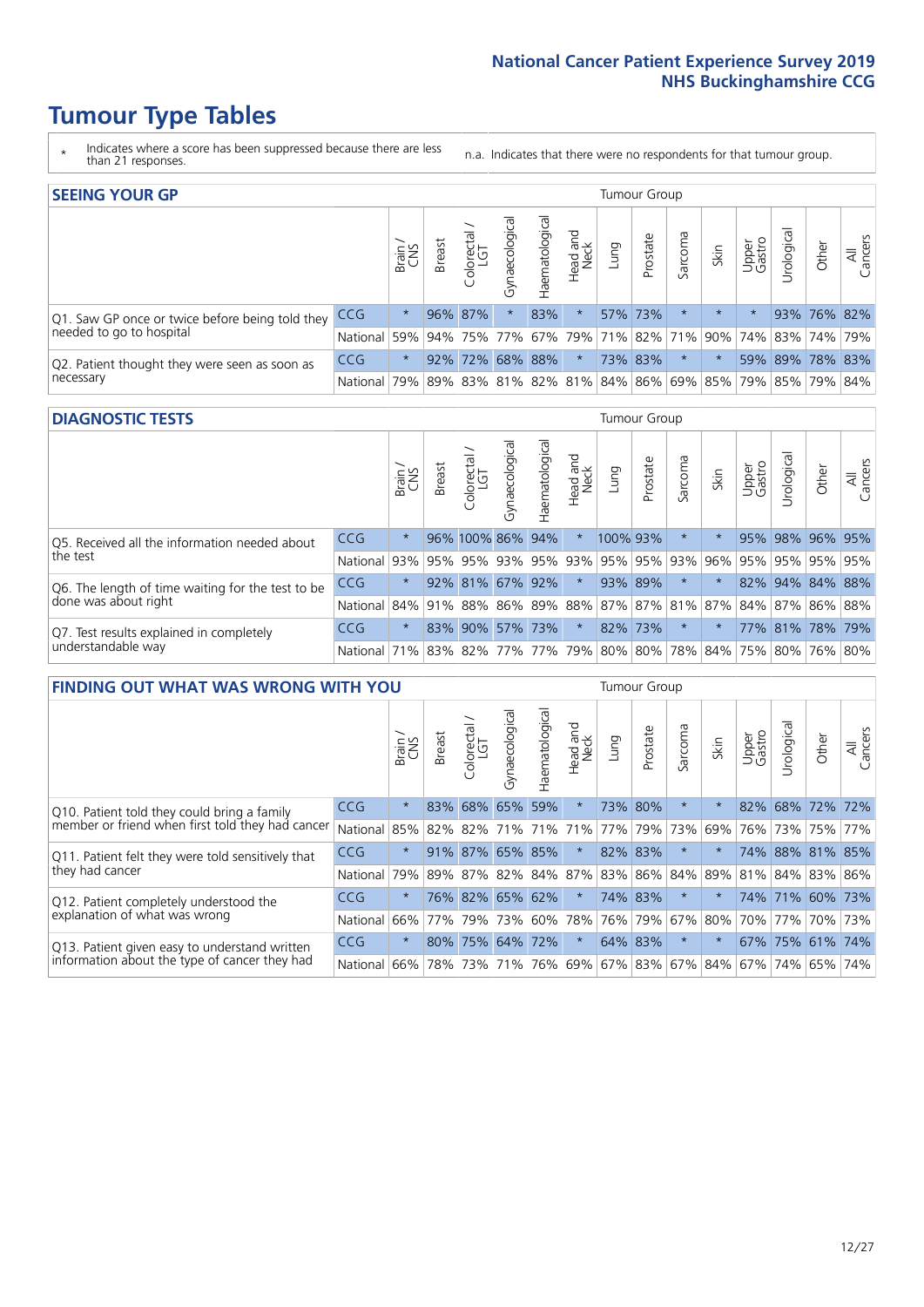\* Indicates where a score has been suppressed because there are less than 21 responses.

n.a. Indicates that there were no respondents for that tumour group.

| <b>DECIDING THE BEST TREATMENT FOR YOU</b>         |            |         |               |                            |                 |                |                        |      | <b>Tumour Group</b> |                                     |         |                 |                 |             |                |
|----------------------------------------------------|------------|---------|---------------|----------------------------|-----------------|----------------|------------------------|------|---------------------|-------------------------------------|---------|-----------------|-----------------|-------------|----------------|
|                                                    |            | Brain   | <b>Breast</b> | olorectal<br>LGT<br>$\cup$ | Gynaecological  | Haematological | ad and<br>Neck<br>Head | Lung | Prostate            | Sarcoma                             | Skin    | Upper<br>Gastro | Jrological      | Other       | All<br>Cancers |
| Q14. Patient felt that treatment options were      | <b>CCG</b> | $\star$ |               | 82% 85%                    | 64%             | 79%            | $\star$                |      | 75% 76%             | $\star$                             |         | $\star$         | 82%             | $ 79\% $    | 80%            |
| completely explained                               | National   | 85%     | 85%           | 85%                        |                 | 85% 82%        | 87%                    |      | 84% 83% 83%         |                                     | 89%     | 81%             | 83%             | 79% 83%     |                |
| Q15. Patient felt possible side effects were       | <b>CCG</b> | $\star$ |               | 65% 81%                    | 70%             | 60%            | $\star$                |      | 74% 67%             | $^\star$                            |         |                 | 65% 76% 71% 70% |             |                |
| definitely explained in an understandable way      | National   | 69%     | 74%           | 76%                        |                 | 75% 69%        | 73%                    |      | 74% 73%             | 73%                                 | 77%     | 72%             | 71%             | 70% 73%     |                |
| Q16. Patient definitely given practical advice and | CCG        | $\star$ | 64%           |                            | 74% 61% 55%     |                | $\ast$                 |      | 73% 61%             | $\ast$                              | $\star$ |                 | 64% 67% 67% 66% |             |                |
| support in dealing with side effects of treatment  | National   | 63%     | 70%           | 70%                        |                 | 69% 65%        | 70%                    |      | 69% 65%             | 66%                                 | 71%     |                 | 66% 63% 64% 67% |             |                |
| Q17. Patient definitely told about side effects    | CCG        | $\star$ |               |                            | 48% 67% 48% 48% |                | $\ast$                 |      | 59% 54%             | $\star$                             | $\star$ |                 | 41% 65% 51% 55% |             |                |
| that could affect them in the future               | National   | 62%     | 57%           | 59%                        |                 | 56% 51%        | 64%                    |      | 56% 66%             | 54%                                 | 66%     | 53%             |                 | 56% 52%     | 57%            |
| Q18. Patient definitely involved as much as they   | <b>CCG</b> | $\star$ |               | 79% 84%                    | 72% 84%         |                | $\star$                |      | 76% 82%             | $\star$                             | $\star$ |                 | 78% 85% 74% 81% |             |                |
| wanted in decisions about care and treatment       | National   | 79%     |               |                            |                 |                |                        |      |                     | 81% 83% 81% 80% 81% 81% 84% 81% 87% |         | 79%             |                 | 79% 78% 81% |                |

### **CLINICAL NURSE SPECIALIST (CNS)** Tumour Group

|                                             |          | Brain           | <b>Breast</b>   | Colorectal<br>LGT | Gynaecologica | శా<br>aematologi | Head and<br>Neck | Lung        | Prostate | Sarcoma | Skin            | Upper<br>Gastro                 | rological | Other       | All<br>Cancers |
|---------------------------------------------|----------|-----------------|-----------------|-------------------|---------------|------------------|------------------|-------------|----------|---------|-----------------|---------------------------------|-----------|-------------|----------------|
| Q19. Patient given the name of a CNS who    | CCG      | $\star$         |                 |                   | 91% 87% 96%   | 89%              | $\star$          |             | 95% 89%  | $\star$ |                 | 91%                             |           | 94% 86% 91% |                |
| would support them through their treatment  | National | 95%             | 95%             | 92%               | 95%           | 92%              | 91%              |             |          |         | 94% 91% 91% 91% | 93%                             | 85%       | 89%         | 92%            |
| Q20. Patient found it very or quite easy to | CCG      | $\star$         |                 | 71% 92%           |               | 75%              | $\star$          |             | 92% 66%  |         | $\star$         | $\star$                         |           | 90% 83% 80% |                |
| contact their CNS                           | National |                 | 86% 84% 88% 85% |                   |               | 87%              |                  | 86% 86% 80% |          |         |                 | 86% 90% 85%                     |           | 83% 83%     | 85%            |
| Q21. Patient got understandable answers to  | CCG      | $\star$         |                 | 80% 93%           |               | 84%              | $\star$          |             | 88% 74%  | $\star$ | $\star$         | 90%                             | 92%       | 90% 85%     |                |
| important questions all or most of the time | National | 82% 87% 89% 86% |                 |                   |               |                  |                  |             |          |         |                 | 89% 88% 86% 87% 87% 93% 86% 87% |           | 86% 87%     |                |

| <b>SUPPORT FOR PEOPLE WITH CANCER</b>                                                             |            |         |               |            |                |                |                         |      | <b>Tumour Group</b> |                          |         |                 |            |         |                |
|---------------------------------------------------------------------------------------------------|------------|---------|---------------|------------|----------------|----------------|-------------------------|------|---------------------|--------------------------|---------|-----------------|------------|---------|----------------|
|                                                                                                   |            | Brain   | <b>Breast</b> | Colorectal | Gynaecological | Haematological | ead and<br>Neck<br>Head | Lung | Prostate            | arcoma<br>$\overline{2}$ | Skin    | Upper<br>Gastro | Jrological | Other   | All<br>Cancers |
| Q22. Hospital staff gave information about<br>support or self-help groups for people with         | <b>CCG</b> | $\star$ | 91%           | 93%        | $\star$        | 86%            | $\ast$                  | 82%  | 94%                 | $\star$                  | $\star$ | $\star$         | 91%        | 82%     | 90%            |
| cancer                                                                                            | National   | 92%     | 92%           | 88%        | 87%            | 86%            | 88%                     |      | 87% 91%             | 86%                      | 90%     | 88%             | 81%        | 83%     | 88%            |
| Q23. Hospital staff discussed or gave information<br>about the impact cancer could have on day to | CCG.       | $\star$ | 86%           | 89%        | $\star$        | 81%            | $\star$                 | 84%  | 90%                 | $\star$                  | $\star$ | $\star$         | 87%        |         | 78% 85%        |
| day activities                                                                                    | National   | 84%     | 86%           | 85%        | 82%            | 84%            | 84%                     | 83%  | 88%                 | 81%                      | 86%     | 83%             | 78%        | 79%     | 84%            |
| Q24. Hospital staff gave information on getting                                                   | CCG        | $\star$ | 64%           | 173%       |                | 55%            | $\ast$                  |      | 79% 54%             | $\star$                  | $\star$ | $^\star$        |            | 70% 63% | 65%            |
| financial help or possible benefits                                                               | National   | 78%     | 68%           | 61%        | 66%            | 61%            | 67%                     |      | 72% 55%             | 64%                      | 60%     | 64%             | 47%        | 59%     | 63%            |
| Q25. Hospital staff told patient they could get                                                   | CCG        | $\star$ | 83%           | 88%        | $\star$        | 84%            | $\star$                 |      | 90% 70%             | $\star$                  | $\star$ | $\star$         |            | 92% 67% | 82%            |
| free prescriptions                                                                                | National   | 82%     |               | 81% 83%    | 79%            |                | 87% 84% 86% 80%         |      |                     | 78%                      | 71%     | 84%             |            |         | 73% 81% 82%    |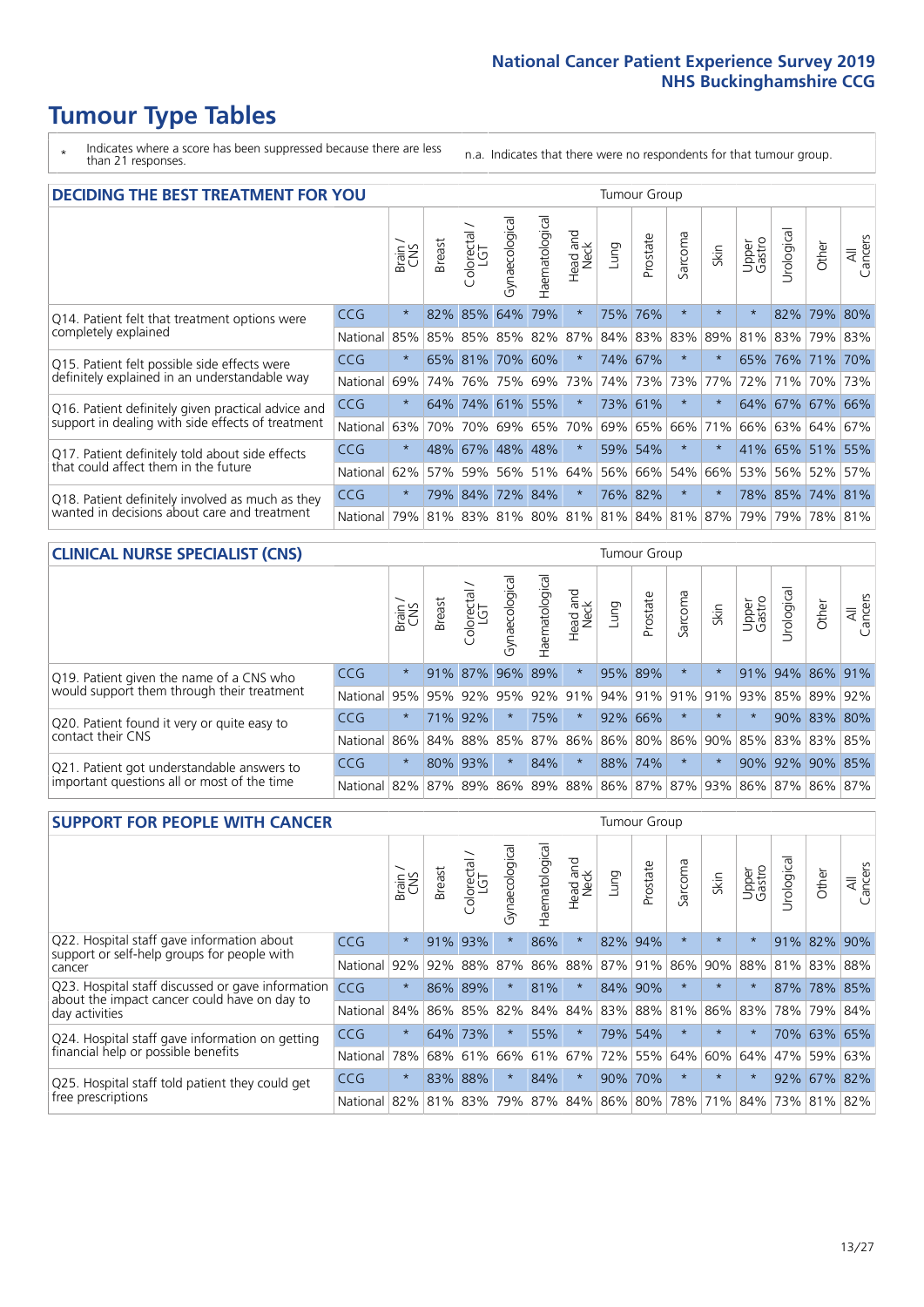- \* Indicates where a score has been suppressed because there are less than 21 responses.
- n.a. Indicates that there were no respondents for that tumour group.

| <b>OPERATIONS</b>                                                                           |              |              |               |                   |                   |                | Tumour Group     |         |                             |         |         |                 |           |                                                       |                |  |  |
|---------------------------------------------------------------------------------------------|--------------|--------------|---------------|-------------------|-------------------|----------------|------------------|---------|-----------------------------|---------|---------|-----------------|-----------|-------------------------------------------------------|----------------|--|--|
|                                                                                             |              | Brain<br>CNS | <b>Breast</b> | Colorectal<br>LGT | ক<br>Gynaecologic | Haematological | Head and<br>Neck | Lung    | Prostate                    | Sarcoma | Skin    | Upper<br>Gastro | rological | Other                                                 | All<br>Cancers |  |  |
| Q27. Beforehand, patient had all the information<br>needed about the operation              | CCG          | $\star$      |               | 93% 95%           | $\star$           | $\star$        | $\star$          | $\star$ | 100%                        |         | $\star$ | $\star$         |           | 98% 92% 95%                                           |                |  |  |
|                                                                                             | National     | 96%          | 97%           | 96%               |                   |                |                  |         |                             |         |         |                 |           | 96%  94%  96%  95%  97%  95%  96%  96%  95%  95%  96% |                |  |  |
| Q28. Afterwards, staff completely explained how<br>operation had gone in understandable way | <b>CCG</b>   | $\star$      |               | 79% 81%           | $\star$           | $\star$        | $\star$          | $\star$ | 75%                         |         | $\star$ | $\star$         |           | 84% 84% 81%                                           |                |  |  |
|                                                                                             | National 76% |              |               | 79% 83%           |                   |                | 79%   78%   79%  |         | 79%   78%   80%   82%   79% |         |         |                 |           | 76%   77%   79%                                       |                |  |  |

#### **HOSPITAL CARE AS AN INPATIENT** Tumour Group

|                                                                                                                      |          | Brain   | Breast  | $\overline{\phantom{0}}$<br>Colorectal /<br>LGT | Gynaecological | Haematological | Head and<br><b>Neck</b> | Lung        | Prostate | Sarcoma | Skin    | Upper<br>Gastro | Urological | Other       | All<br>Cancers |
|----------------------------------------------------------------------------------------------------------------------|----------|---------|---------|-------------------------------------------------|----------------|----------------|-------------------------|-------------|----------|---------|---------|-----------------|------------|-------------|----------------|
| Q30. Hospital staff didn't talk in front of patient                                                                  | CCG      | $\star$ | 92%     | 87%                                             | $\star$        | 81%            | $\star$                 | $\star$     | 97%      | $\star$ | $\star$ | $\star$         |            | 88% 81% 87% |                |
| as if patient wasn't there                                                                                           | National | 81%     | 86%     | 81%                                             | 83%            | 84%            | 83%                     | 81%         | 88%      | 86%     | 86%     | 81%             | 83%        | 82%         | 84%            |
| Q31. Patient had confidence and trust in all                                                                         | CCG      | $\star$ | 85% 89% |                                                 |                | 78%            | $\star$                 | $\star$     | 86%      | $\star$ | $\star$ |                 |            | 84% 89% 83% |                |
| doctors treating them                                                                                                | National | 82%     |         | 83% 85%                                         | 83%            | 82%            |                         | 87% 83%     | 89%      | 86%     | 85%     | 81%             | 85%        | 80% 84%     |                |
| Q32. Patient's family or someone close definitely<br>felt able to talk to a doctor                                   | CCG      | $\star$ | 80%     | 80%                                             | $\star$        | 65%            | $\star$                 | $\star$     | 91%      | $\star$ | $\star$ | $\star$         |            | 81% 68% 76% |                |
|                                                                                                                      | National | 67%     | 72%     | 73%                                             | 72%            | 74%            |                         | 75% 74%     | 72%      | 71%     | 74%     | 73%             | 71%        | 69%         | 72%            |
| Q33. Patient had confidence and trust in all the<br>ward nurses treating them                                        | CCG      | $\star$ | 79%     | 98%                                             | $\star$        | 81%            | $\star$                 | $\star$     | 76%      | $\star$ | $\star$ | $\star$         |            | 73% 74% 79% |                |
|                                                                                                                      | National | 72%     | 73%     | 72%                                             | 71%            |                | 77% 75% 77%             |             | 79%      | 74%     | 75%     | 73%             | 77%        | 69%         | 74%            |
| Q34. Patient thought there were always or nearly<br>always enough nurses on duty to care for them                    | CCG      | $\star$ | 73%     | 79%                                             | $\star$        | 59%            | $\star$                 | $\star$     | 79%      | $\star$ | $\star$ | $\star$         | 75%        | 65%         | 70%            |
|                                                                                                                      | National | 68%     | 64%     | 62%                                             | 63%            | 63%            | 65%                     | 68%         | 72%      | 65%     | 70%     | 65%             | 66%        | 60%         | 64%            |
| Q35. All hospital staff asked patient what name                                                                      | CCG      | $\star$ | 67%     | 70%                                             | $\star$        | 73%            | $\star$                 | $\star$     | 76%      | $\star$ | $\star$ | $\star$         |            | 84% 65% 72% |                |
| they prefer to be called by                                                                                          | National | 68%     | 62%     | 74%                                             | 65%            | 72%            | 71% 76%                 |             | 72%      | 74%     | 70%     | 78%             | 76%        | 69%         | 71%            |
| Q36. Patient always given enough privacy when                                                                        | CCG      | $\star$ | 85%     | 96%                                             | $\star$        | 85%            | $\star$                 | $\star$     | 93%      | $\star$ | $\star$ | $\star$         |            | 84% 85%     | 88%            |
| discussing condition or treatment                                                                                    | National | 78%     | 84%     | 85%                                             | 81%            |                |                         | 86% 87% 84% | 88%      | 84%     | 84%     | 84%             | 85%        | 82%         | 85%            |
| Q37. Patient definitely found hospital staff to                                                                      | CCG      | $\star$ | 52%     | 61%                                             | $\star$        | 42%            | $\star$                 | $\star$     | $\star$  | $\star$ | $\star$ | $\star$         | $\star$    | $\star$     | 54%            |
| discuss worries or fears during their inpatient visit                                                                | National | 45%     | 51%     | 55%                                             | 51%            | 56%            | 52%                     | 49%         | 53%      | 54%     | 51% 53% |                 | 49%        | 46%         | 52%            |
| Q38. Hospital staff definitely did everything they                                                                   | CCG      | $\star$ | 91% 93% |                                                 | $\star$        | 81%            | $\star$                 | $\star$     | 93%      | $\star$ | $\star$ | $\star$         |            | 91% 77%     | 86%            |
| could to help control pain                                                                                           | National | 85%     | 83%     | 84%                                             | 82%            | 82%            | 80%                     | 84%         | 85%      | 83%     | 85%     | 82%             | 81%        | 82%         | 83%            |
| Q39. Patient always felt they were treated with                                                                      | CCG      | $\star$ | 88%     | 96%                                             | $\star$        | 88%            | $\star$                 | $\star$     | 97%      | $\star$ | $\star$ |                 |            | 91% 96%     | 90%            |
| respect and dignity while in hospital                                                                                | National | 85%     | 87%     | 87%                                             | 85%            | 89%            | 87%                     | 88%         | 91%      | 89%     | 89%     | 88%             |            | 90% 86%     | 88%            |
| Q40. Patient given clear written information<br>about what should or should not do after leaving                     | CCG      | $\star$ | 96%     | 88%                                             | $\star$        | 81%            | $\star$                 | $\star$     | 92%      | $\star$ | $\star$ | $\star$         |            | 98% 91% 91% |                |
| hospital                                                                                                             | National | 80%     | 89%     | 86%                                             | 86%            | 83%            |                         | 87% 82%     | 91%      | 85%     | 90% 82% |                 |            | 87% 83%     | 86%            |
| Q41. Hospital staff told patient who to contact<br>if worried about condition or treatment after<br>leaving hospital | CCG      | $\star$ | 96%     | 93%                                             | $\star$        | 97%            | $\star$                 | $\star$     | 97%      | $\star$ | $\star$ | $\star$         |            | 97% 96%     | 95%            |
|                                                                                                                      | National | 94%     |         | 95% 95% 93%                                     |                |                |                         | 96% 93% 92% | 96%      | 94%     |         | 95% 92%         |            | 92% 93% 94% |                |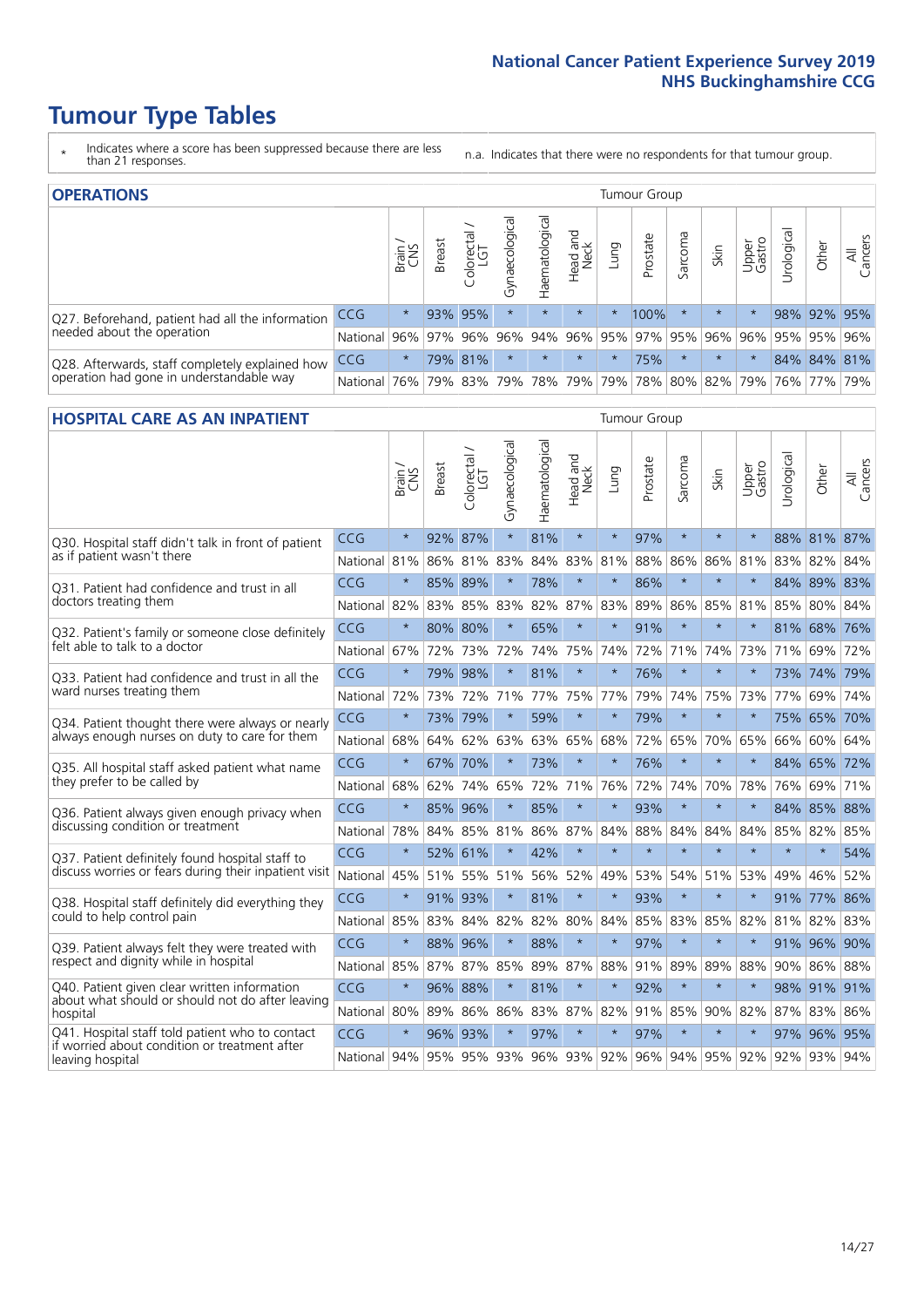# **Tumour Type Tables**

- \* Indicates where a score has been suppressed because there are less than 21 responses.
- n.a. Indicates that there were no respondents for that tumour group.

| <b>HOSPITAL CARE AS A DAY PATIENT / OUTPATIENT</b>                                                                       |            |         |               |                 |                |                |                         |         |          | <b>Tumour Group</b>      |         |                 |            |         |                |  |  |  |
|--------------------------------------------------------------------------------------------------------------------------|------------|---------|---------------|-----------------|----------------|----------------|-------------------------|---------|----------|--------------------------|---------|-----------------|------------|---------|----------------|--|--|--|
|                                                                                                                          |            | Brain   | <b>Breast</b> | ╮<br>Colorectal | Gynaecological | Haematological | aad and<br>Neck<br>Head | Lung    | Prostate | arcoma<br>$\overline{2}$ | Skin    | Upper<br>Gastro | Urological | Other   | All<br>Cancers |  |  |  |
| Q43. Patient definitely found hospital staff to<br>discuss worries or fears during their outpatient or<br>day case visit | CCG        | $\star$ | 63%           | 67%             | $\star$        | 70%            | $\star$                 | 65%     | 75%      | $\star$                  |         | $\star$         | 68%        | 74%     | 69%            |  |  |  |
|                                                                                                                          | National   | 66%     | 68%           | 73%             | 70%            | 73%            | 72%                     | 70%     | 74%      | 72%                      | 72%     | 71%             | 67%        | 68%     | 71%            |  |  |  |
| Q44. Cancer doctor had the right documents at<br>patient's last outpatient appointment                                   | CCG        | $\star$ | 93%           | 95%             | 95%            | 96%            | $\star$                 | 90%     | 90%      | $\star$                  |         |                 | 100% 94%   | 87%     | 93%            |  |  |  |
|                                                                                                                          | National   | 94%     | 96%           | 96%             | 96%            | 97%            | 96%                     | 96%     | 96%      | 96%                      | 96%     | 94%             | 96%        | 95%     | 96%            |  |  |  |
| Q46. Beforehand patient completely had                                                                                   | <b>CCG</b> | $\star$ | 85%           | $\star$         | $\star$        | $\star$        | $\star$                 | $\star$ | 89%      | $\star$                  | $\star$ | $\star$         | $\star$    | $\star$ | 89%            |  |  |  |
| all information needed about radiotherapy<br>treatment                                                                   | National   | 91%     | 88%           | 83%             | 88%            | 84%            | 86%                     | 86%     | 88%      | 88%                      | 84%     | 86%             | 83%        | 84%     | 86%            |  |  |  |
| Q47. Patient completely given understandable                                                                             | CCG        | $\star$ | 62%           | $\star$         |                |                |                         | $\star$ | 68%      | $\star$                  |         |                 |            | $\star$ | 63%            |  |  |  |
| information about whether radiotherapy was<br>working                                                                    | National   | 56%     | 60%           | 57%             | 61%            | 62%            | 63%                     | 59%     | 60%      | 67%                      | 57%     | 52%             | 59%        | 59%     | 60%            |  |  |  |
| Q49. Beforehand patient completely had all                                                                               | CCG        | $\star$ | 76%           | 85%             |                | 79%            | $\star$                 | 76%     | $\star$  | $\star$                  |         | $\star$         | 95%        | 83%     | 82%            |  |  |  |
| information needed about chemotherapy<br>treatment                                                                       | National   | 80%     | 82%           | 86%             | 87%            | 85%            | 79%                     | 84%     | 86%      | 86%                      | 90%     | 84%             | 85%        | 85%     | 84%            |  |  |  |
| Q50. Patient given enough information about<br>whether chemotherapy was working in a<br>completely understandable way    | <b>CCG</b> | $\star$ | 56%           | 56%             | $\star$        | 65%            | $\star$                 | 57%     | $\star$  | $\star$                  | $\star$ | $\star$         | ¥          | 80%     | 60%            |  |  |  |
|                                                                                                                          | National   | 54%     | 62%           | 64%             | 68%            | 75%            |                         | 57% 67% | 66%      | 71%                      | 79%     | 61%             | 68%        | 69%     | 68%            |  |  |  |

#### **HOME CARE AND SUPPORT** Tumour Group

|                                                                                                 |            | Brain   | <b>Breast</b> | Colorectal<br>LGT | ᢛ<br>Gynaecologic | Haematological | Head and<br>Neck | Lung        | Prostate | Sarcoma | Skin    | Upper<br>Gastro | rological | Other       | All<br>Cancers |
|-------------------------------------------------------------------------------------------------|------------|---------|---------------|-------------------|-------------------|----------------|------------------|-------------|----------|---------|---------|-----------------|-----------|-------------|----------------|
| Q51. Hospital staff definitely gave family or<br>someone close all the information needed to    | <b>CCG</b> | $\star$ |               | 56% 68%           |                   | 66%            | $\ast$           | 63%         | 57%      |         | $\star$ |                 |           | 58% 55% 60% |                |
| help care at home                                                                               | National   | 58%     |               | 58% 63%           | 57%               | 62%            |                  | 67% 59% 61% |          |         | 62% 65% | 60%             |           | 59% 55%     | 60%            |
| Q52. Patient definitely given enough support<br>from health or social services during treatment | <b>CCG</b> | $\star$ | 48% 69%       |                   | $\star$           | 47%            | $\star$          |             | 36% 38%  |         | $\star$ | $\star$         |           | 60% 61%     | 52%            |
|                                                                                                 | National   | 42%     | 52%           | 60%               |                   | 45% 51%        | 59%              | 50%         | 48%      |         | 53% 57% | 54%             | 48% 51%   |             | 52%            |
| Q53. Patient definitely given enough support<br>from health or social services after treatment  | <b>CCG</b> | $\star$ | 28%           |                   | $\star$           | $\star$        | $\star$          | $\star$     | 32%      |         | $\star$ | $\star$         | $\star$   | $\star$     | 37%            |
|                                                                                                 | National   | 39%     | 41% 53%       |                   | 39%               | $ 43\% $       | 56%              | 40%         | 46%      | 48%     | 59%     | 47%             | 44%       | 44%         | 45%            |

| <b>CARE FROM YOUR GENERAL PRACTICE</b>                                                                     |              |         |               |                   |                |                | Tumour Group     |      |                     |         |         |                 |                 |             |                |
|------------------------------------------------------------------------------------------------------------|--------------|---------|---------------|-------------------|----------------|----------------|------------------|------|---------------------|---------|---------|-----------------|-----------------|-------------|----------------|
|                                                                                                            |              | Brain   | <b>Breast</b> | Colorectal<br>LGT | Gynaecological | Haematological | Head and<br>Neck | Lung | Prostate            | Sarcoma | Skin    | Upper<br>Gastro | Urologica       | Other       | All<br>Cancers |
| Q54. GP given enough information about                                                                     | <b>CCG</b>   | $\star$ |               | 95% 92%           |                | 93%            | $\star$          |      | 98% 100%            |         | $\star$ | $\star$         |                 | 99% 95% 96% |                |
| patient's condition and treatment                                                                          | National 91% |         |               | 96% 95%           | 95%            |                |                  |      | 96% 94% 94% 96%     |         | 94% 96% |                 | 93% 95% 94% 95% |             |                |
| Q55. General practice staff definitely did<br>everything they could to support patient during<br>treatment | <b>CCG</b>   | $\star$ |               | 56% 51%           | $\star$        | 57%            | $\star$          |      | 58% 65%             | $\star$ | $\star$ | $\star$         |                 | 65% 46% 57% |                |
|                                                                                                            | National 55% |         |               | 58% 59%           | 56%            |                | 56% 59%          |      | 56% 64% 56% 65% 59% |         |         |                 |                 | 59% 55%     | 58%            |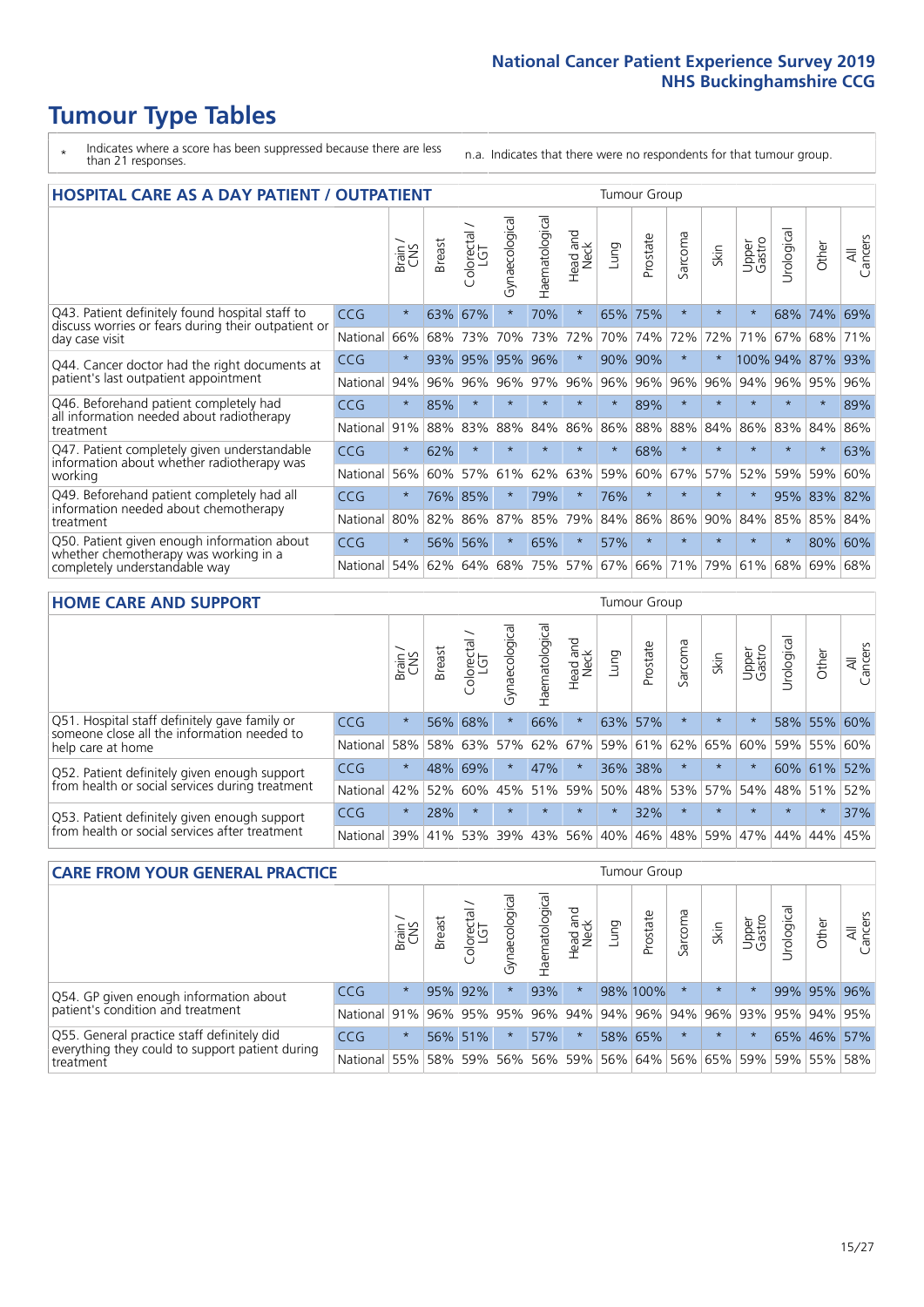- \* Indicates where a score has been suppressed because there are less than 21 responses.
- n.a. Indicates that there were no respondents for that tumour group.

#### **YOUR OVERALL NHS CARE** THE CONSTRUCTION OF THE THROUP GROUP TUMOUR GROUP

| UN V V LIVALL IVI 19 GAINL                                                                                       |            |              |               |                            |                |                |                         |         |          |                      |          |                 |               |         |                |
|------------------------------------------------------------------------------------------------------------------|------------|--------------|---------------|----------------------------|----------------|----------------|-------------------------|---------|----------|----------------------|----------|-----------------|---------------|---------|----------------|
|                                                                                                                  |            | Brain<br>CNS | <b>Breast</b> | olorectal<br>LGT<br>$\cup$ | Gynaecological | Haematological | aad and<br>Neck<br>Head | Lung    | Prostate | arcoma<br>$\sqrt{ }$ | Skin     | Upper<br>Gastro | ී<br>Urologia | Other   | All<br>Cancers |
| Q56. Different people treating and caring for<br>patient always work well together to give best<br>possible care | <b>CCG</b> | $\star$      | 68%           | 80%                        | 52%            | 69%            | $\star$                 | 78%     | 71%      | $\star$              | $\star$  | 59%             | 76%           | 62%     | 70%            |
|                                                                                                                  | National   | 60%          | 73%           | 73%                        | 69%            |                | 75% 73%                 | 73%     | 75%      | 70%                  | 79%      | 69%             | 74%           | 68%     | 73%            |
| Q57. Patient given a care plan                                                                                   | <b>CCG</b> | $\star$      | 32%           | 42%                        |                | 27%            | $\star$                 | 33% 33% |          | $\star$              | $\ast$   | $\star$         |               | 31% 29% | 32%            |
|                                                                                                                  | National   | 36%          | 41%           | 40%                        | 34%            | 36%            | 39%                     | 36%     | 40%      | 34%                  | 44%      | 36%             | 33%           | 31%     | 38%            |
| Q58. Overall the administration of care was good                                                                 | <b>CCG</b> | $\star$      | 84%           | 88%                        | 79%            | 89%            | $\ast$                  | 89% 88% |          | $\star$              | $\star$  | 96%             | 83%           | 89%     | 87%            |
| or very good                                                                                                     | National   | 85%          | 90%           | 88%                        | 87%            | 91%            | 90%                     |         | 90% 88%  | 88%                  | 90%      |                 | 86% 85%       | 87%     | 89%            |
| Q59. Patient felt length of time for attending                                                                   | <b>CCG</b> | $\star$      | 58%           | 68%                        | 48%            | 75%            | $\star$                 | 82% 76% |          | $\star$              | $^\star$ | 87%             | 74%           | 69%     | 70%            |
| clinics and appointments for cancer was about<br>right                                                           | National   | 58%          | 68%           | 73%                        | 66%            | 66%            | 71%                     | 71%     | 76%      | 68%                  | 73%      | 66%             | 75%           | 64%     | 69%            |
| Q60. Someone discussed with patient whether                                                                      | <b>CCG</b> | $\star$      | 25%           | 28%                        | 27%            | 56%            | $\ast$                  | 20% 20% |          | $\star$              | $\ast$   | 35%             | 11%           | 33%     | 28%            |
| they would like to take part in cancer research                                                                  | National   | 42%          | 30%           | 32%                        | 31%            | 33%            | 21%                     |         | 34% 31%  | 36%                  | 20%      | 36%             | 21%           | 32%     | 30%            |
| Q61. Patient's average rating of care scored from<br>very poor to very good                                      | CCG        | $\star$      | 8.8           | 8.9                        | 7.7            | 8.8            | $\ast$                  | 8.9     | 8.8      | $\star$              | $\ast$   | 8.4             | 8.9           | 8.8     | 8.8            |
|                                                                                                                  | National   | 8.6          | 8.9           | 8.8                        | 8.7            | 8.9            | 8.8                     | 8.8     | 8.8      | 8.8                  | 8.9      | 8.7             | 8.7           | 8.7     | 8.8            |
|                                                                                                                  |            |              |               |                            |                |                |                         |         |          |                      |          |                 |               |         |                |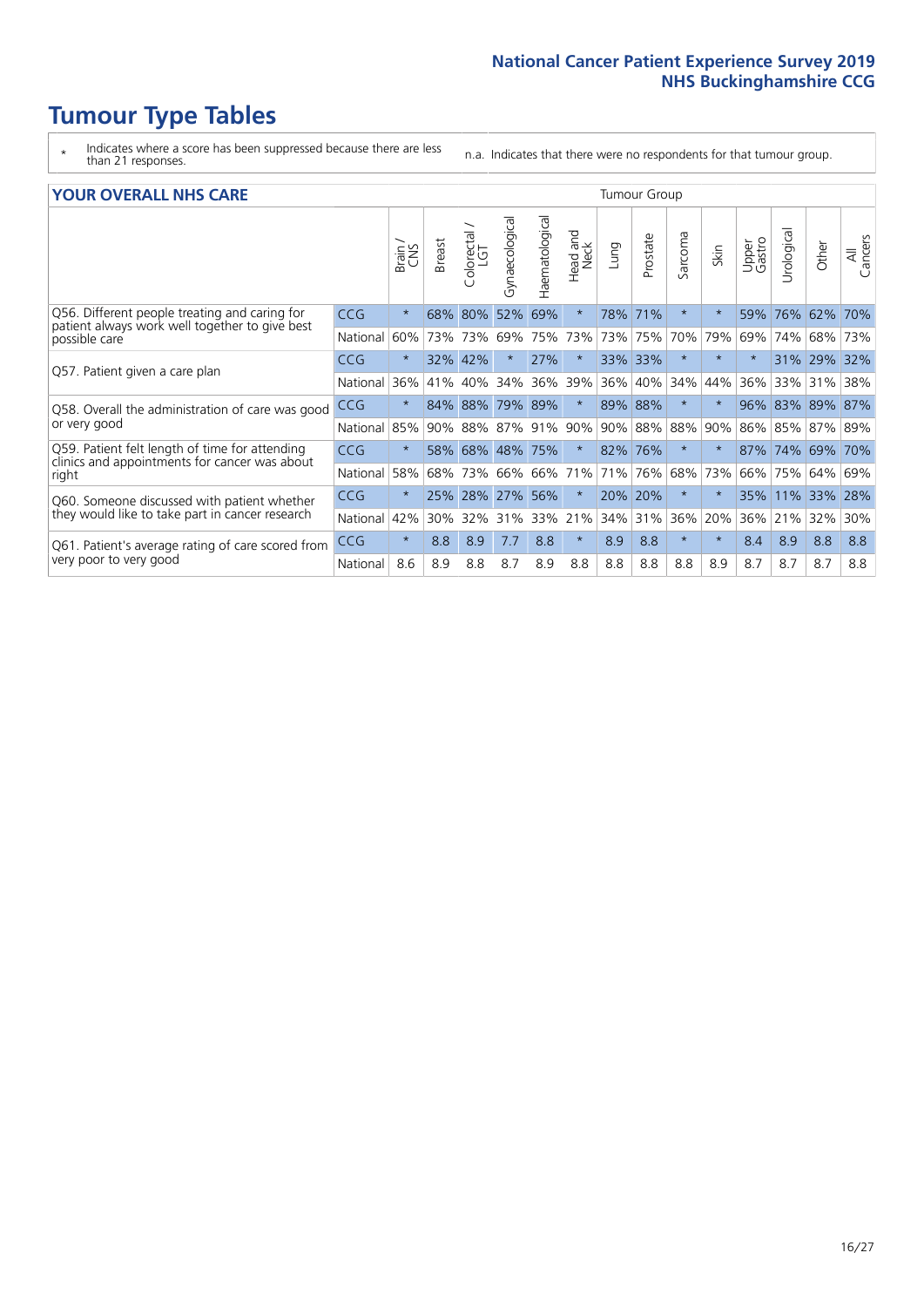# **Year on Year Charts**





#### **DIAGNOSTIC TESTS**





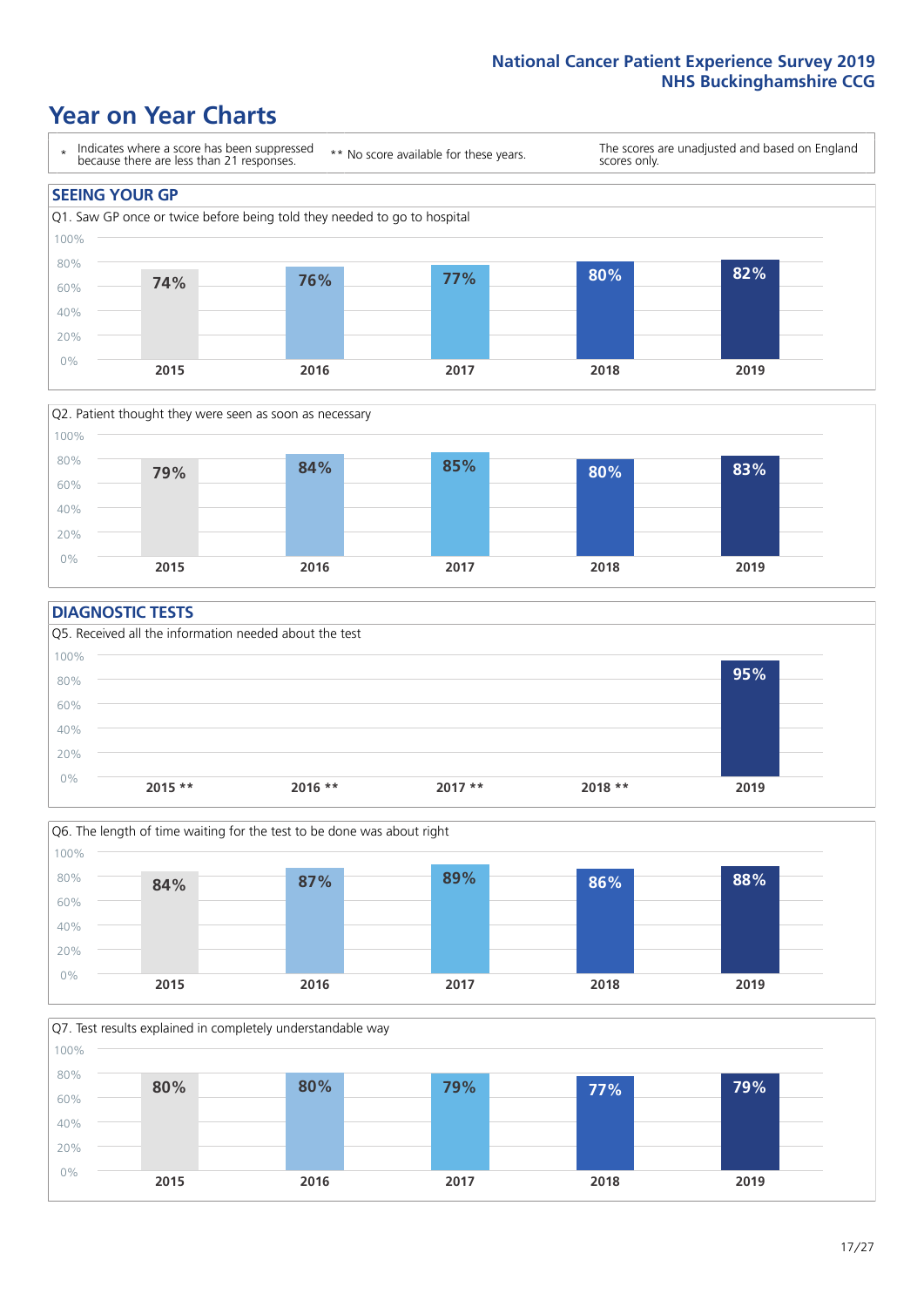# **Year on Year Charts**

\* Indicates where a score has been suppressed because there are less than 21 responses. \*\* No score available for these years. The scores are unadjusted and based on England scores only. **FINDING OUT WHAT WAS WRONG WITH YOU** Q10. Patient told they could bring a family member or friend when first told they had cancer 0% 20% 40% 60% 80% 100% **2015 \*\* 2016 2017 2018 2019 73% 76% 74% 72%**







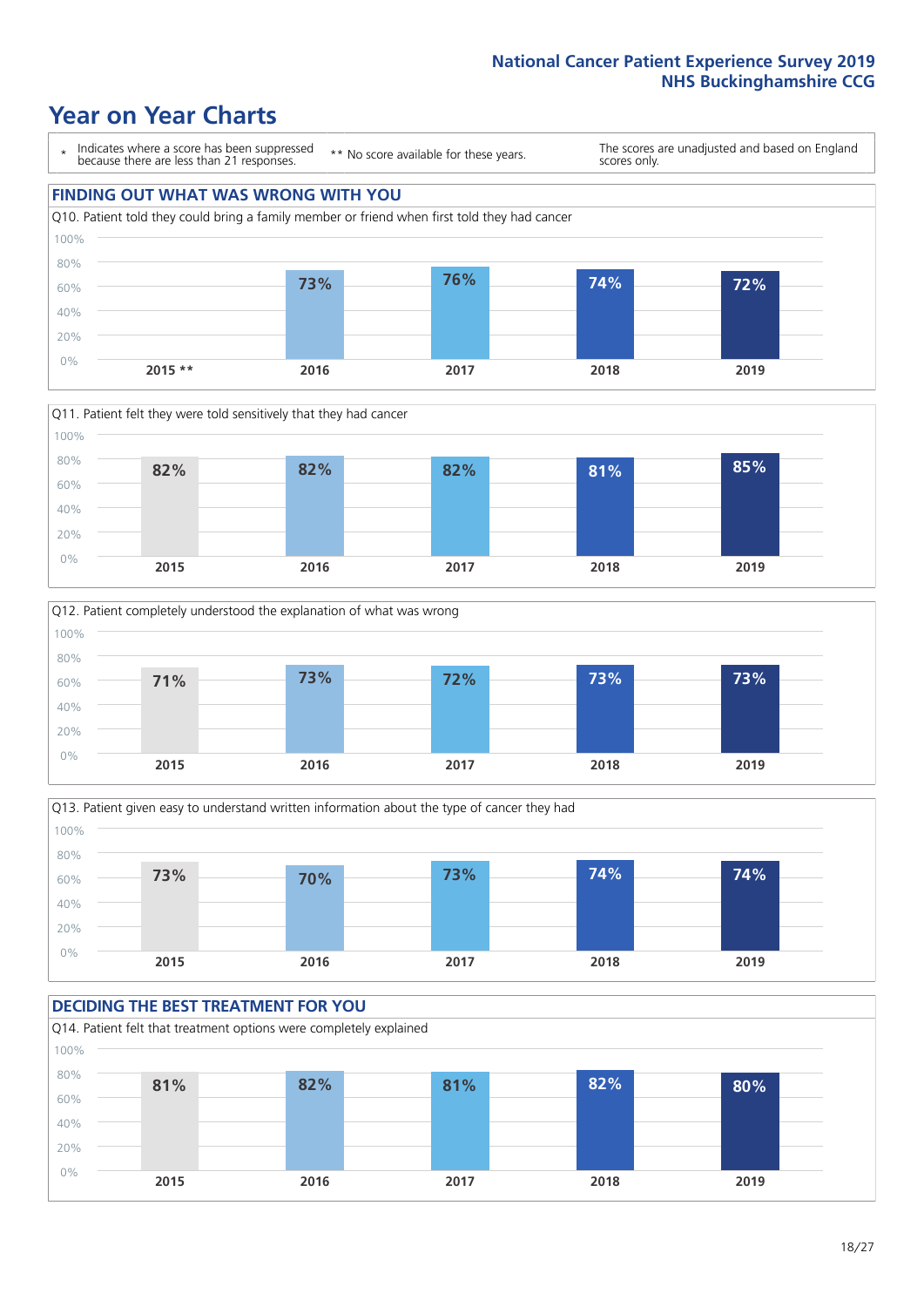# **Year on Year Charts**







Q18. Patient definitely involved as much as they wanted in decisions about care and treatment  $0%$ 20% 40% 60% 80% 100% **2015 \*\* 2016 \*\* 2017 \*\* 2018 \*\* 2019 81%**

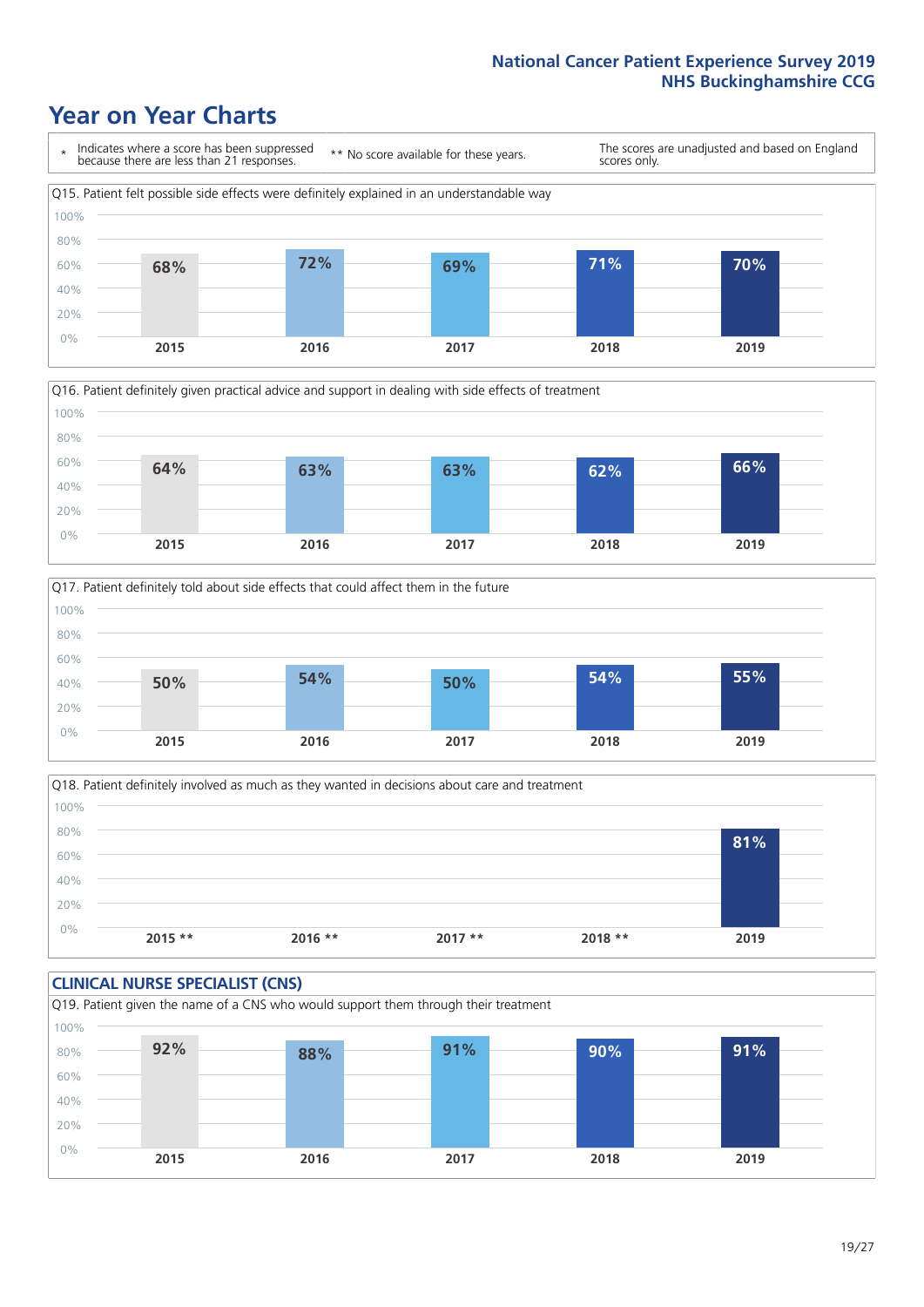# **Year on Year Charts**









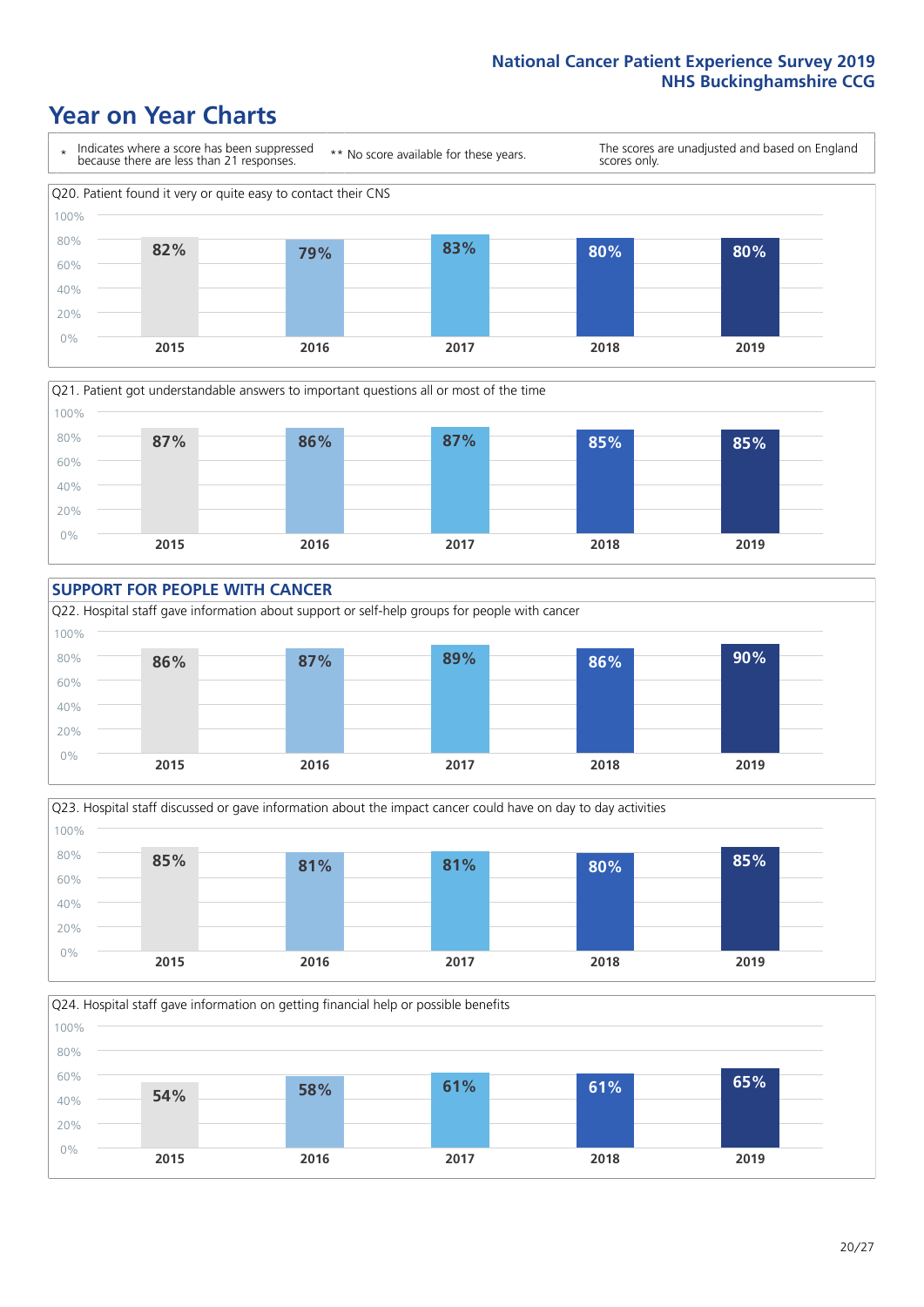# **Year on Year Charts**



#### **OPERATIONS**





### **HOSPITAL CARE AS AN INPATIENT** Q30. Hospital staff didn't talk in front of patient as if patient wasn't there 0% 20% 40% 60% 80% 100% **2015 \*\* 2016 \*\* 2017 \*\* 2018 \*\* 2019 87%**

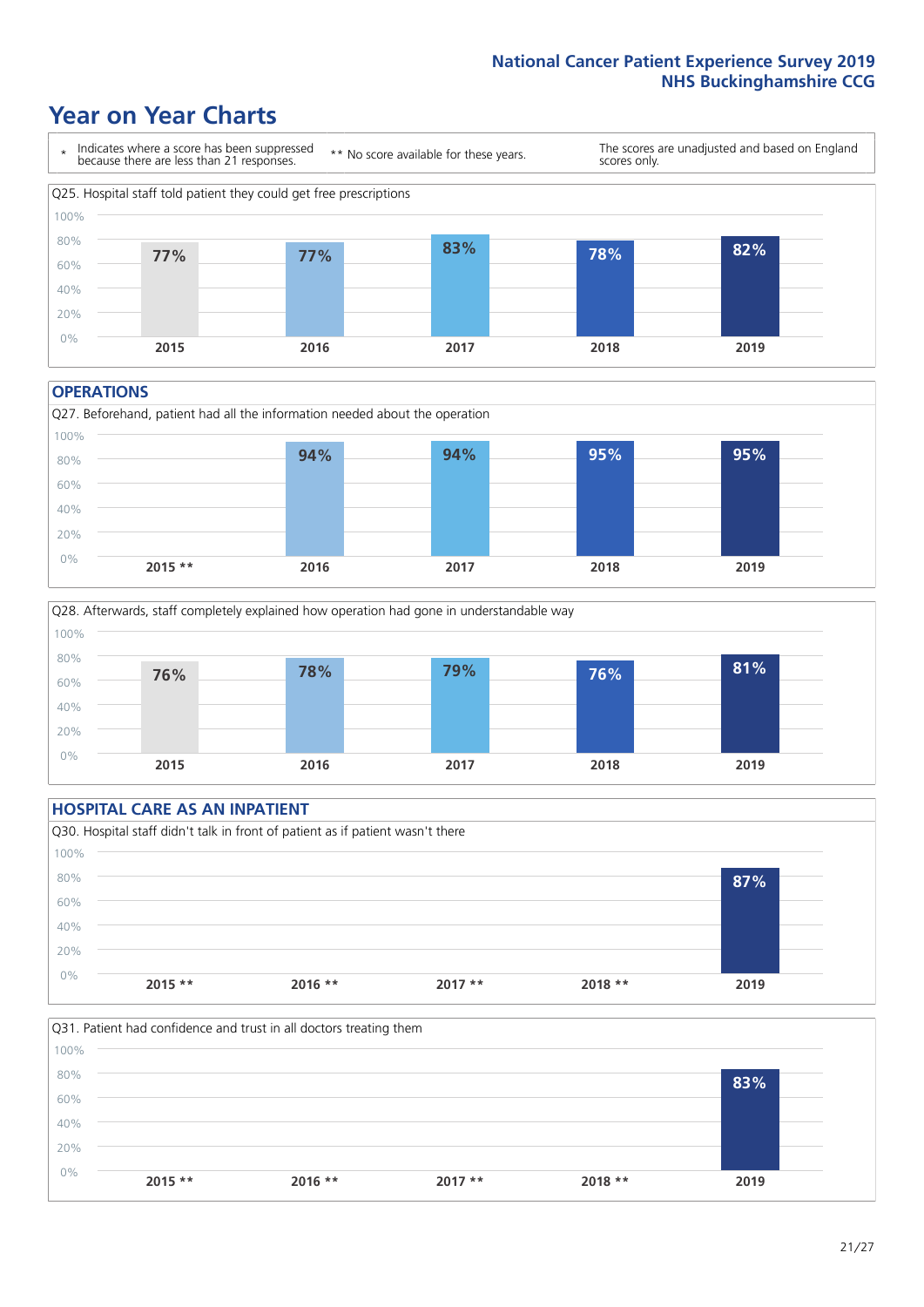# **Year on Year Charts**









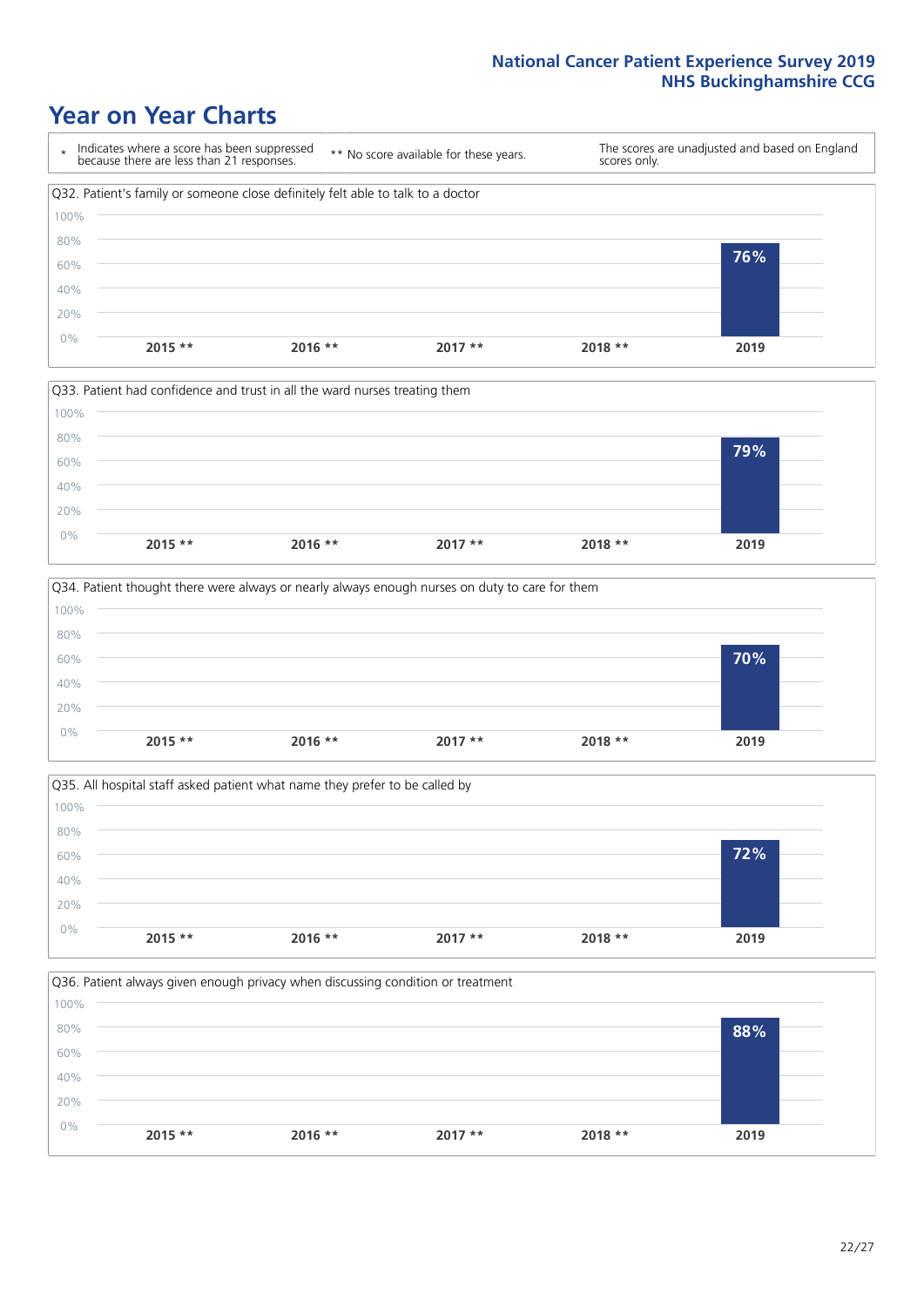# **Year on Year Charts**









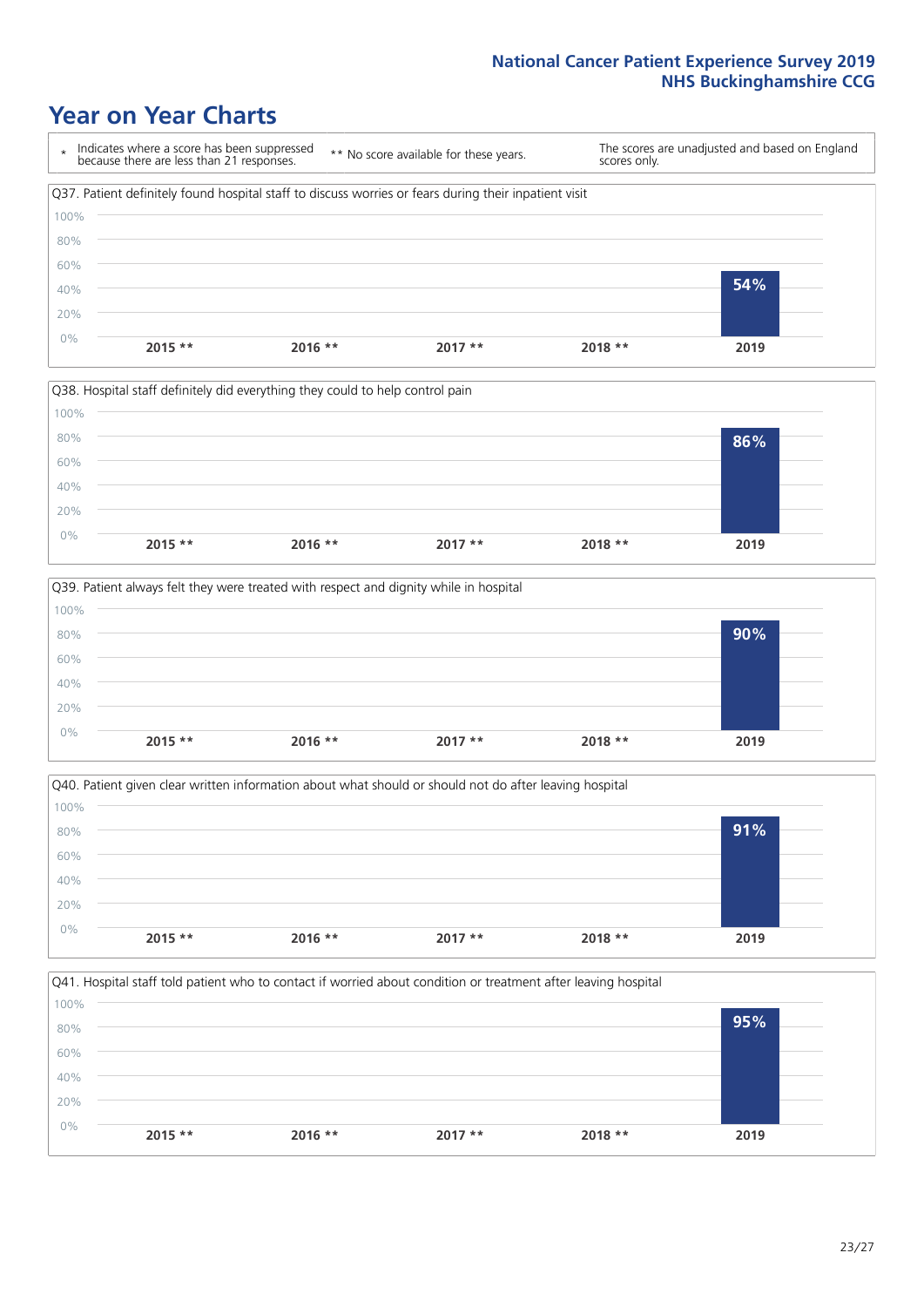# **Year on Year Charts**

\* Indicates where a score has been suppressed because there are less than 21 responses.

\*\* No score available for these years.

The scores are unadjusted and based on England scores only.

#### **HOSPITAL CARE AS A DAY PATIENT / OUTPATIENT**









Q49. Beforehand patient completely had all information needed about chemotherapy treatment 100%

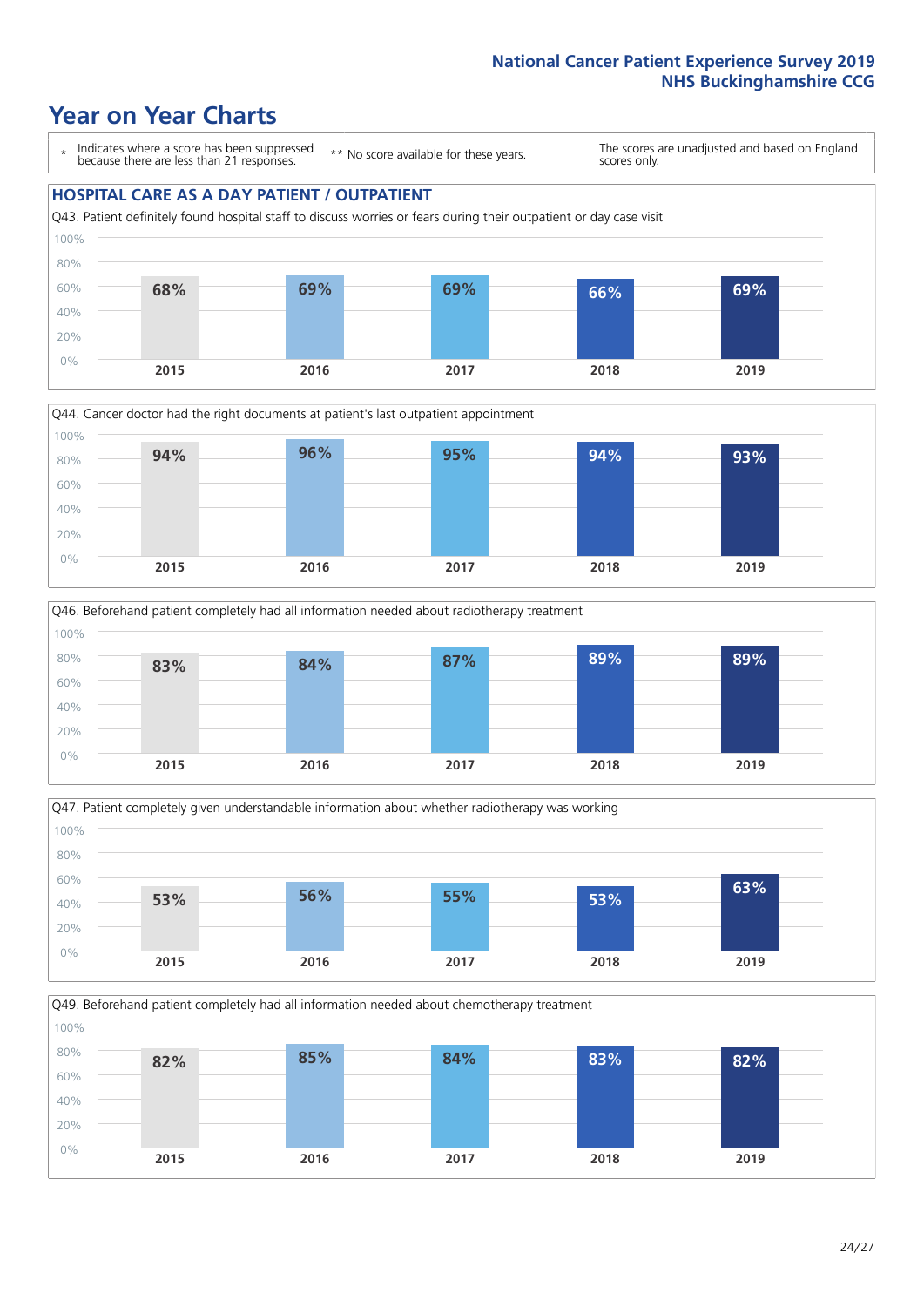# **Year on Year Charts**



#### **HOME CARE AND SUPPORT**







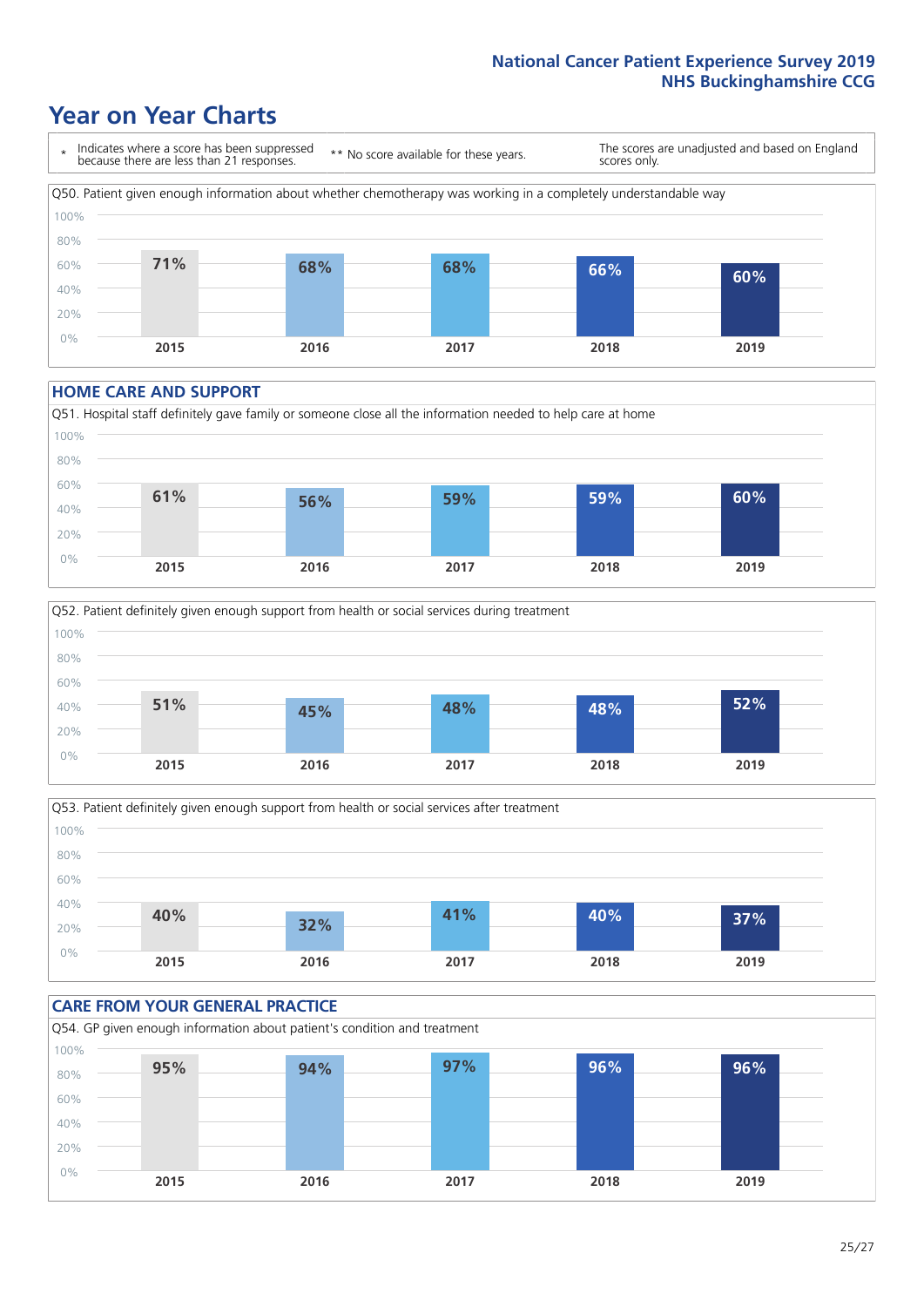# **Year on Year Charts**

\* Indicates where a score has been suppressed because there are less than 21 responses.

\*\* No score available for these years.

The scores are unadjusted and based on England scores only.



#### **YOUR OVERALL NHS CARE**







Q59. Patient felt length of time for attending clinics and appointments for cancer was about right